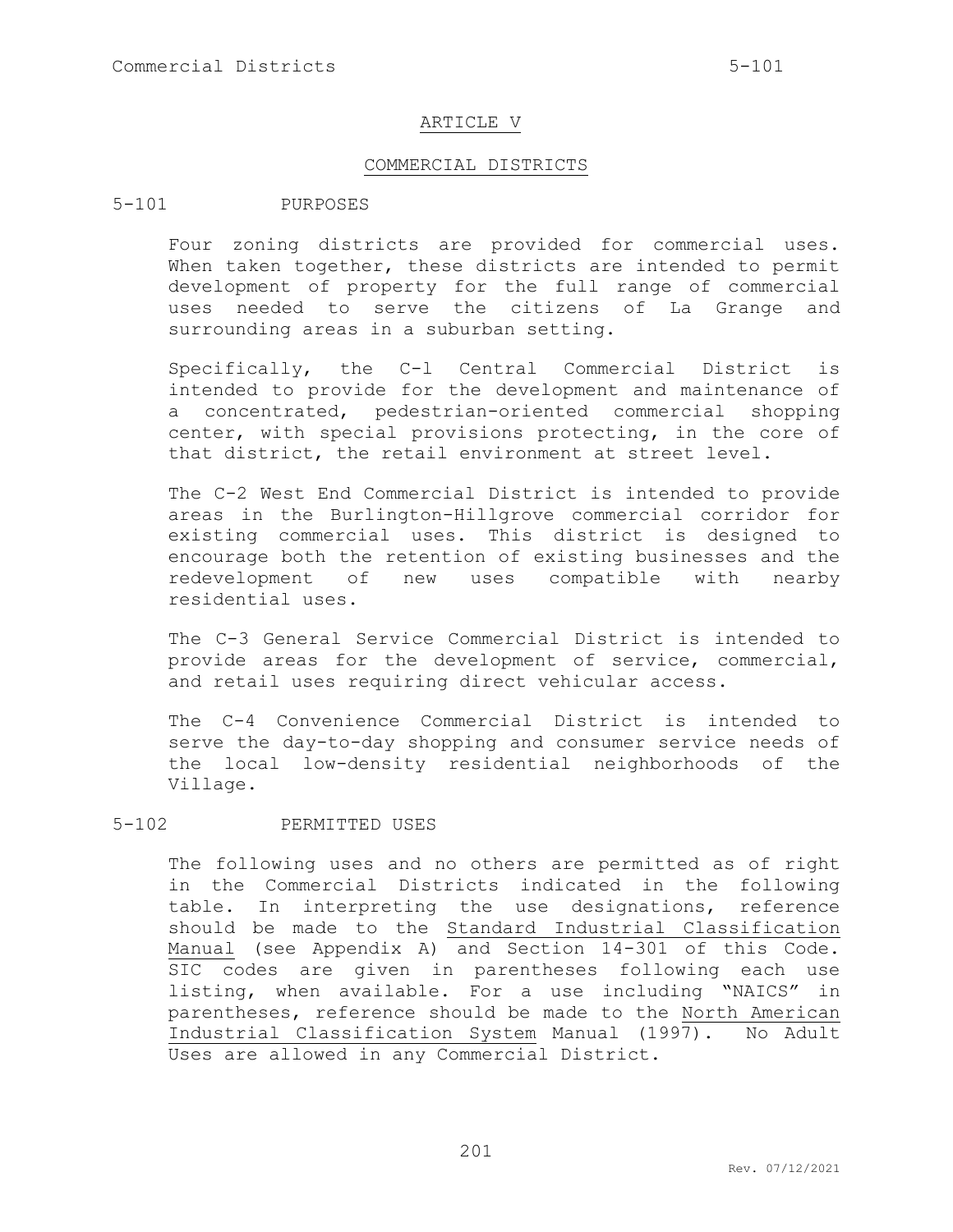|               |                                                                                                      | $C-1$        | $C-2$        | $C-3$        | $C-4$        |
|---------------|------------------------------------------------------------------------------------------------------|--------------|--------------|--------------|--------------|
| Α.            | Construction, Special Trade Contractors                                                              |              |              |              |              |
| 1.            | Plumbing, Heating, and Air-<br>Conditioning Contractors and<br>Showrooms (171)                       |              |              | $P$ **       | $\mathsf{P}$ |
| 2.            | Painting & Paper Hanging<br>Contractors & Showrooms (172)                                            |              |              | $P$ **       |              |
| 3.            | Electrical Work Contractors (173),<br>but not highway lighting and<br>electrical signal construction |              |              | $P$ **       |              |
| 4.            | Terrazzo, Tile, Marble, and Mosaic<br>Work Contractors (1743)                                        |              |              | $P$ **       |              |
| 5.            | Carpentry and Floor Work<br>Contractors (175)                                                        |              |              | $P$ **       |              |
| 6.            | Roofing, Siding, and Sheet Metal<br>Work Contractors (176)                                           |              |              | $P$ **       |              |
| 7.            | Glass and Glazing Work Contractors<br>and Showrooms (1793)                                           |              |              | $P$ **       |              |
| 8.            | Special Trade Contractors Not<br>Elsewhere Classified (1799)                                         |              |              | $P$ **       |              |
| 9.            | General Contractors offices, not<br>including outdoor storage                                        |              |              | $p**$        |              |
| <b>B</b> .    | Printing, Publishing, and Allied Industries                                                          |              |              |              |              |
| 1.            | Commercial Printing (275)                                                                            |              | Ρ            | $\mathbf P$  |              |
| $\mathbb C$ . | Retail Trade                                                                                         |              |              |              |              |
| $1$ .         | Stationery and Office Supply<br>Stores (5112)                                                        | $\mathbf{P}$ | $\mathbf{P}$ | $\mathbf{P}$ |              |
| $2$ .         | Lumber and Other Building<br>Materials Dealers (521) when<br>conducted wholly within a building      |              |              | $\mathbf{P}$ |              |
| 3.            | Paint, Glass, and Wallpaper Stores<br>(523)                                                          | $\mathbf P$  | $\mathbf P$  | $\mathbf{P}$ | $\mathbf{P}$ |
| 4.            | Hardware Stores (525)                                                                                | Ρ            | Ρ            | Ρ            | Ρ            |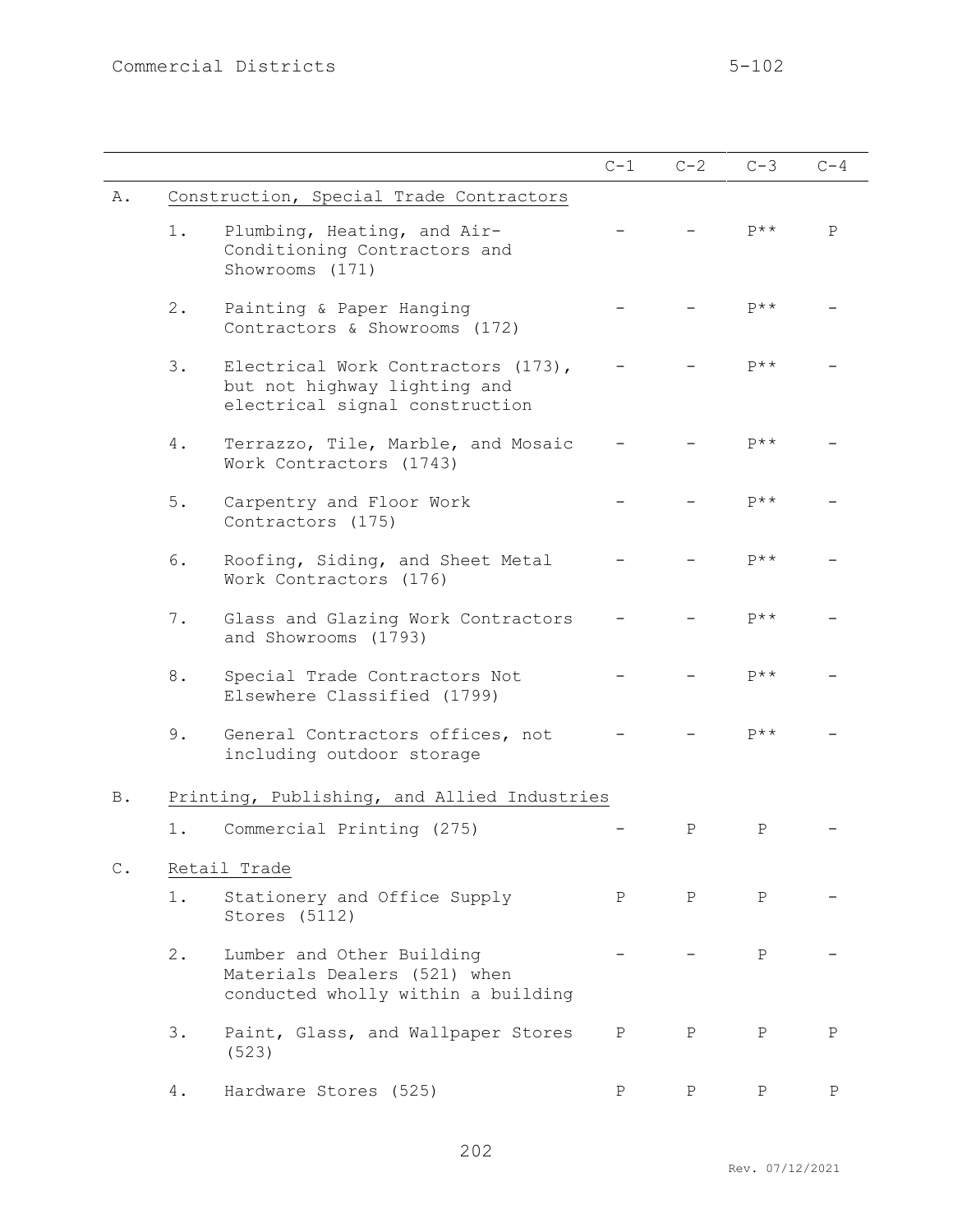|       |                                                                                                                                                                                                       | $C-1$        | $C-2$        | $C-3$        | $C-4$        |
|-------|-------------------------------------------------------------------------------------------------------------------------------------------------------------------------------------------------------|--------------|--------------|--------------|--------------|
| 5.    | Retail Nurseries, Lawn, and Garden<br>Supply Stores (526) when conducted<br>wholly within a building                                                                                                  | $\mathbf{P}$ | P            | $\mathbf{P}$ | $\mathbf{P}$ |
| 6.    | Department Stores (531)                                                                                                                                                                               | $\mathbf{P}$ | $\mathbf{P}$ | $\mathbf P$  | $\, {\bf P}$ |
| $7$ . | Variety Stores (533)                                                                                                                                                                                  | $\mathbf P$  | $\mathbf{P}$ | $\mathbf{P}$ | $\, {\bf P}$ |
| 8.    | Miscellaneous General Merchandise<br>Stores (539)                                                                                                                                                     | Ρ            | $\mathbf{P}$ | $\mathbf P$  | $\mathbf P$  |
| 9.    | Food Stores (54)                                                                                                                                                                                      | Ρ            | $\mathbf{P}$ | $\mathbf P$  | $\mathbf P$  |
| 10.   | Automotive Parts, Accessories and<br>Tire Stores (NAICS 4413) but not<br>including service bays                                                                                                       |              |              | $\mathbf{P}$ |              |
| 11.   | Boat Dealers (555)                                                                                                                                                                                    |              |              | $\mathbf P$  |              |
| 12.   | Apparel and Accessory Stores (56)                                                                                                                                                                     | $\mathbf{P}$ | $\mathbf{P}$ | $\mathbf{P}$ | Ρ            |
| 13.   | Home Furniture and Home<br>Furnishings Stores (571)                                                                                                                                                   | $\mathbf P$  | $\mathbf{P}$ | $\mathbf{P}$ |              |
| 14.   | Household Appliance Stores (572)                                                                                                                                                                      | $\mathbf P$  | $\mathbf{P}$ | Ρ            | Ρ            |
| 15.   | Radio, Television, Consumer<br>Electronics, and Music Stores<br>(573)                                                                                                                                 | $\mathbf{P}$ | $\, {\bf P}$ | $\, {\bf P}$ | $\, {\bf P}$ |
| 16.   | Eating Places (5812), including<br>Brewpubs and including carry-out,<br>but not including drive-in<br>establishments                                                                                  | Ρ            | $\mathbf{P}$ | Ρ            | Ρ            |
| 17.   | Drinking Places (5813) accessory<br>to eating places                                                                                                                                                  | $\mathbf P$  | $\mathbf{P}$ | $\mathbf{P}$ | $\mathbf P$  |
| 18.   | Drug Stores and Proprietary Stores<br>(591) but not a store that sells<br>CBD produces, Kratom products,<br>and/or similar products as the<br>store's principal use or<br>substantial stock in trade. | $\mathbf P$  | $\, {\bf P}$ | Ρ            | $\mathbf P$  |
| 19.   | Used Merchandise Stores (593), but<br>not including pawnshops or used<br>building material stores                                                                                                     | $\mathbf{P}$ | Ρ            | Ρ            | $\, {\bf P}$ |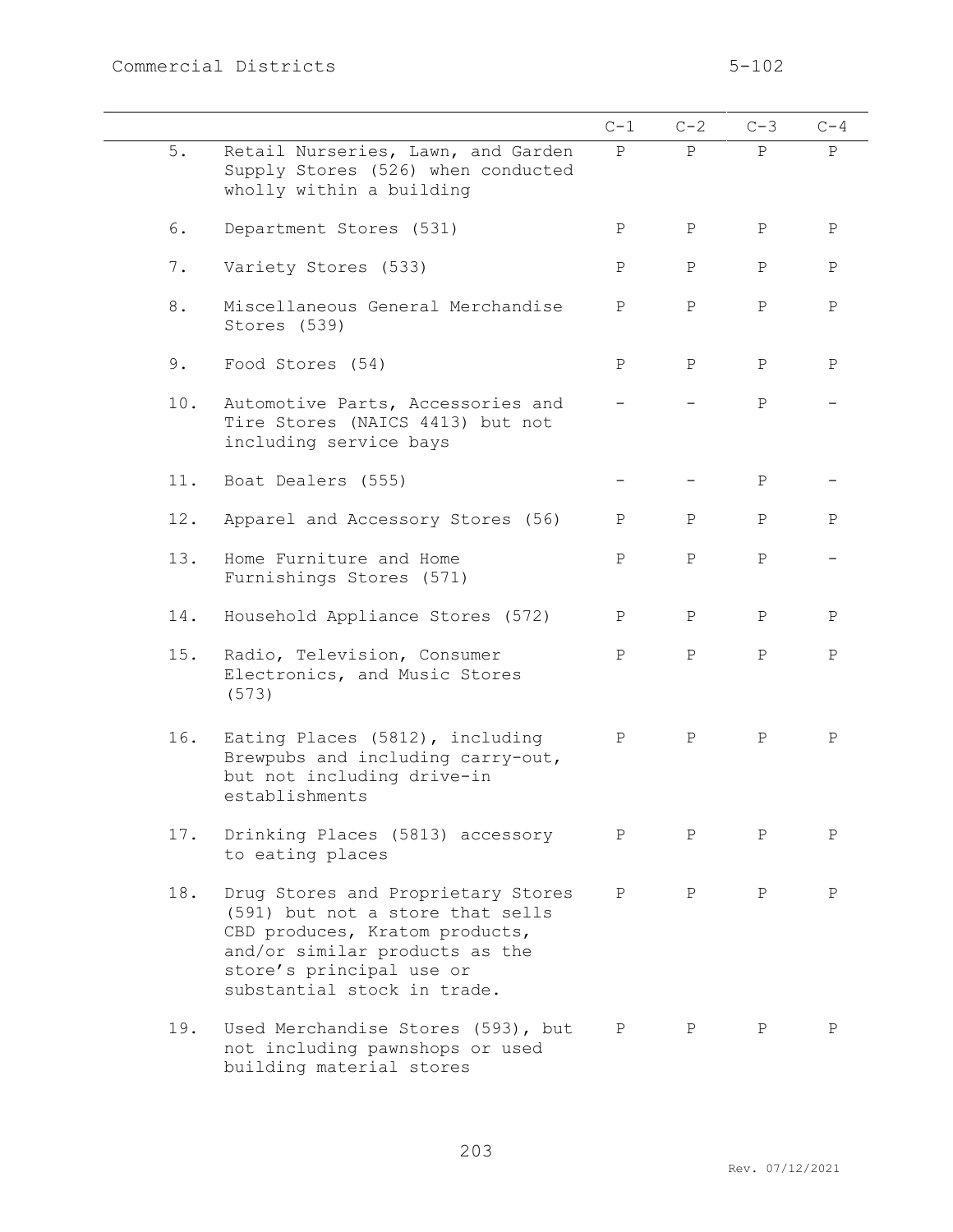|     |                                                                                                                                                                                                                                                                                                                                                                                                                                                                   | $C-1$        | $C-2$        | $C-3$        | $C-4$        |
|-----|-------------------------------------------------------------------------------------------------------------------------------------------------------------------------------------------------------------------------------------------------------------------------------------------------------------------------------------------------------------------------------------------------------------------------------------------------------------------|--------------|--------------|--------------|--------------|
| 20. | Sporting Good Stores and Bicycle<br>Shops (5941), but not including<br>the retail sale of firearms and<br>ammunition                                                                                                                                                                                                                                                                                                                                              | P            | P            | P            | P            |
| 21. | Book Stores (5942)                                                                                                                                                                                                                                                                                                                                                                                                                                                | Ρ            | $\mathbf P$  | $\mathbf P$  | $\, {\bf P}$ |
| 22. | Stationery Stores (5943)                                                                                                                                                                                                                                                                                                                                                                                                                                          | Ρ            | $\mathbf{P}$ | $\mathbf P$  | Ρ            |
| 23. | Jewelry Stores (5944)                                                                                                                                                                                                                                                                                                                                                                                                                                             | $\, {\bf P}$ | $\, {\bf P}$ | $\, {\bf P}$ | $\, {\bf P}$ |
| 24. | Hobby, Toy, and Game Shops (5945)                                                                                                                                                                                                                                                                                                                                                                                                                                 | Ρ            | $\, {\bf P}$ | Ρ            | $\, {\bf P}$ |
| 25. | Camera and Photographic Supply<br>Stores (5946)                                                                                                                                                                                                                                                                                                                                                                                                                   | $\mathbf P$  | $\, {\bf P}$ | $\mathbf P$  | $\, {\bf P}$ |
| 26. | Gift, Novelty, and Souvenir Shops<br>(5947)                                                                                                                                                                                                                                                                                                                                                                                                                       | $\mathbf P$  | $\, {\bf P}$ | $\mathbf P$  | $\, {\bf P}$ |
| 27. | Luggage and Leather Goods Stores<br>(5948)                                                                                                                                                                                                                                                                                                                                                                                                                        | $\mathbf P$  | $\mathbf{P}$ | $\mathbf P$  | $\, {\bf P}$ |
| 28. | Sewing, Needlework, and Piece<br>Goods Stores (5949)                                                                                                                                                                                                                                                                                                                                                                                                              | $\mathbf{P}$ | $\mathbf{P}$ | $\mathbf P$  | $\mathbf P$  |
| 29. | Florists (5992)                                                                                                                                                                                                                                                                                                                                                                                                                                                   | $\mathbf P$  | $\mathbf{P}$ | $\mathbf P$  | $\, {\bf P}$ |
| 30. | Tobacco Stores & Stands (5993) but<br>not including e-cigarettes,<br>hookahs, hookah bars, or similar<br>uses as a principal use or<br>substantial stock in trade of the<br>establishment                                                                                                                                                                                                                                                                         |              | $\mathbf{P}$ | $\mathbf P$  | $\, {\bf P}$ |
| 31. | News Dealers and Newsstands (5994)                                                                                                                                                                                                                                                                                                                                                                                                                                | Ρ            | $\, {\bf P}$ | $\mathbf P$  | Ρ            |
| 32. | Optical Goods Stores (5995), which<br>may include an office of an<br>optometrist but only accessory to<br>Optical Goods Stores and subject<br>to the following conditions: (a)<br>in the C-1 District and the C-2<br>District the full width of the<br>storefront must be devoted<br>exclusively to retail sales to a<br>depth within the store of not less<br>than an average of 25 feet, as<br>measured from the storefront<br>windows and (b) the use must not | P            | $\mathbb{P}$ | $\mathbf{P}$ | P            |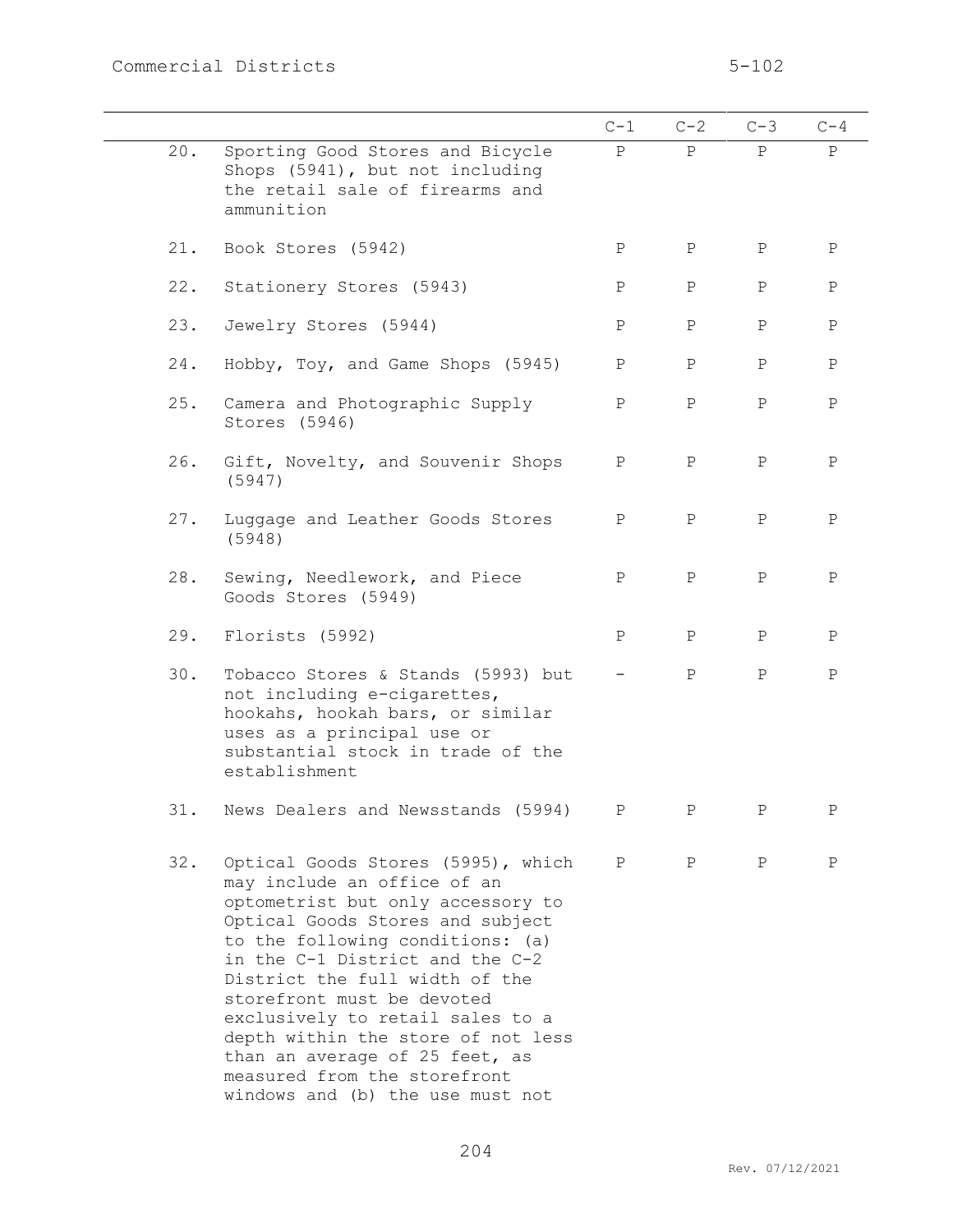|               |     |                                                                                                                                                                                                                                                                                                                                                                                                  | $C-1$       | $C-2$        | $C-3$        | $C-4$        |
|---------------|-----|--------------------------------------------------------------------------------------------------------------------------------------------------------------------------------------------------------------------------------------------------------------------------------------------------------------------------------------------------------------------------------------------------|-------------|--------------|--------------|--------------|
|               |     | be located within 600 feet of any<br>other Optical Goods Stores with<br>offices of Optometrists fronting<br>on the same street                                                                                                                                                                                                                                                                   |             |              |              |              |
|               | 33. | Miscellaneous Retail Stores<br>(5999), but not including auction<br>rooms, firework sales, gravestone<br>sales, monument sales, retail ice<br>dealers, retail sale of swimming<br>pools, sales barns, or tombstone<br>sales, and not including a store<br>that sells CBD products, Kratom<br>products, and/or similar products<br>as the store's principal use or<br>substantial stock in trade. | P           | $\mathbf{P}$ | $\mathbf P$  | $\mathbf P$  |
|               | 34. | Wine and Beer Boutiques, not<br>including spirits (NAICS 445310)                                                                                                                                                                                                                                                                                                                                 | Ρ           | $\mathbf{P}$ | $\mathbf{P}$ | $\mathbf{P}$ |
| $\mathbb D$ . |     | Finance, Insurance, and Real Estate                                                                                                                                                                                                                                                                                                                                                              |             |              |              |              |
|               | 1.  | Consumer Lending (NAICS 522291),<br>but not including loan agents,<br>personal loans, or payday loans                                                                                                                                                                                                                                                                                            | $P^{\star}$ |              |              |              |
|               | 2.  | Depository and Nondepository<br>Credit Institutions (60-61), but<br>not including drive-in<br>establishments or automatic teller<br>machines, except automatic teller<br>machines attached to the principal<br>structure on the lot (see spacing<br>requirements below) #                                                                                                                        | $P^*$ ‡     | $\mathbf{P}$ | $p***$       | P            |
|               | 3.  | Security and Commodity Brokers,<br>Dealers Exchanges, and Services<br>(62) (see spacing requirements<br>$below)$ ‡                                                                                                                                                                                                                                                                               | $P^*$ ‡     | P            | $P***$       |              |
|               | 4.  | Insurance Carriers, Agents,<br>Brokers, and Services (63-64)                                                                                                                                                                                                                                                                                                                                     | $P^{\star}$ | $\mathbf{P}$ | $P$ **       | $\rm P$      |
|               | 5.  | Real Estate Offices (65)                                                                                                                                                                                                                                                                                                                                                                         | $P^*$       | $\mathbf{P}$ | $P$ **       | $\mathbf P$  |
|               | 6.  | Holding and Other Investment<br>Offices (67)                                                                                                                                                                                                                                                                                                                                                     | $P^*$       | $\mathbf P$  | $p**$        |              |

E. Services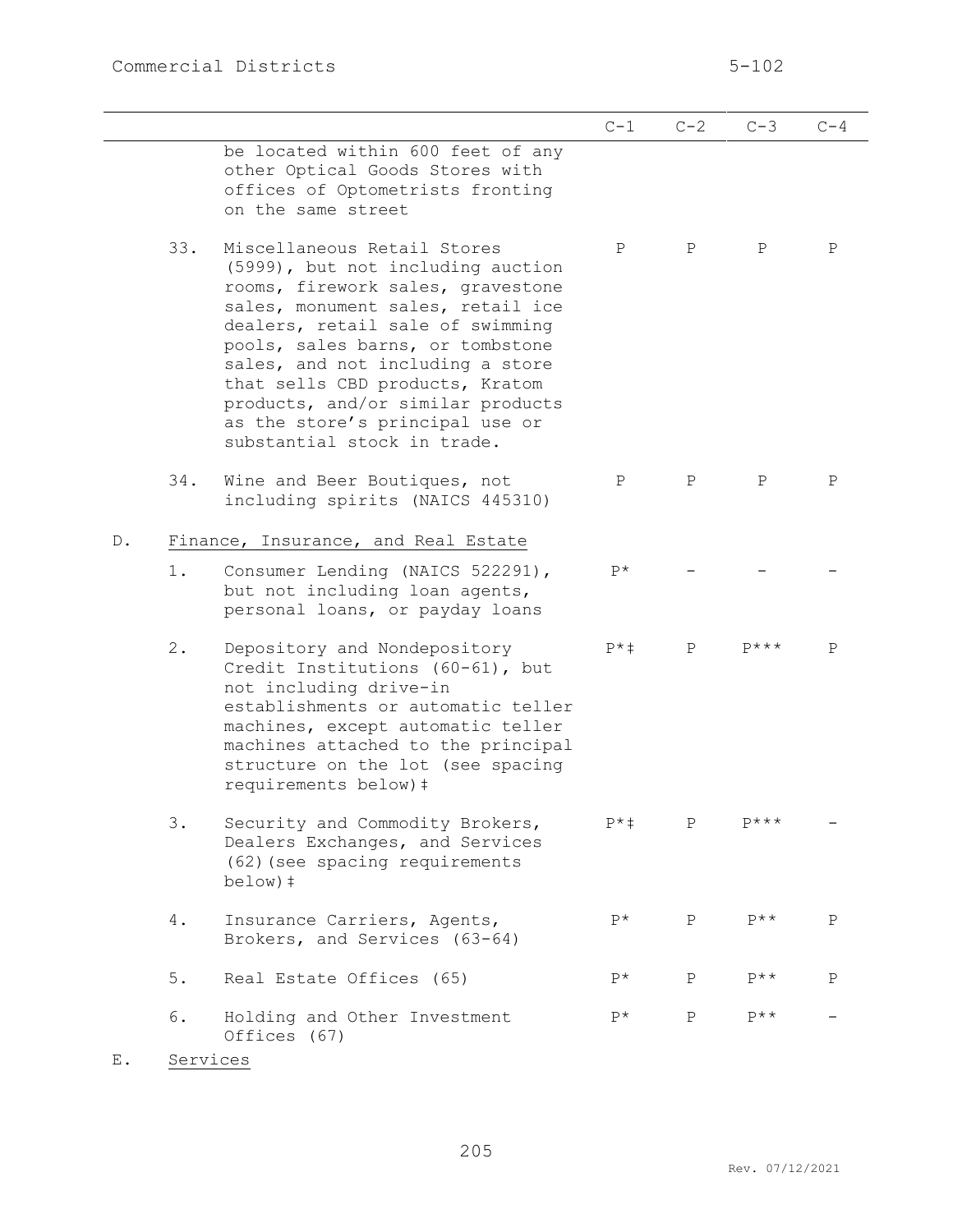|       |                                                                                                                                                                                                                                                                                                                                                                                                                                                                                                                                                                                                                                                         | $C-1$        | $C-2$        | $C-3$             | $C-4$        |
|-------|---------------------------------------------------------------------------------------------------------------------------------------------------------------------------------------------------------------------------------------------------------------------------------------------------------------------------------------------------------------------------------------------------------------------------------------------------------------------------------------------------------------------------------------------------------------------------------------------------------------------------------------------------------|--------------|--------------|-------------------|--------------|
| 1.    | Veterinary Services for Animal<br>Specialties with retail sales<br>(0742)                                                                                                                                                                                                                                                                                                                                                                                                                                                                                                                                                                               | $P^{\star}$  | P            | $\mathbf{P}$      | $\, {\bf P}$ |
| $2$ . | Grooming Services for Pets (0752)                                                                                                                                                                                                                                                                                                                                                                                                                                                                                                                                                                                                                       |              |              | Ρ                 | Ρ            |
| 3.    | Personal Physical Fitness Training<br>and supervised exercise facilities<br>in conjunction with retail sales<br>(NAICS 713940), subject to the<br>following conditions: (a) the use<br>may not exceed 3,500 square feet<br>of gross floor area on the first<br>floor, (b) the use is permitted<br>only in a storefront that does not<br>exceed 30 feet in width at the<br>front lot line, (c) in the $C-1$<br>District and the C-2 District the<br>full width of the storefront must<br>be devoted exclusively to retail<br>sales to a depth within the store<br>of not less than an average of 25<br>feet, as measured from the<br>storefront windows. | Ρ            | P            | Ρ                 | $\mathbf P$  |
| 4.    | Photographic Studios, Portrait<br>(722)                                                                                                                                                                                                                                                                                                                                                                                                                                                                                                                                                                                                                 | $P^{\star}$  | $\mathbf{P}$ | $P^{\star\star}$  | Ρ            |
| $5$ . | Shoe Repair Shops (725) and<br>Shoeshine Parlors when accessory<br>to such shops                                                                                                                                                                                                                                                                                                                                                                                                                                                                                                                                                                        | Ρ            | $\mathbf P$  | $\mathbf P$       | Ρ            |
| 6.    | Tax Return Preparation Services<br>(7291)                                                                                                                                                                                                                                                                                                                                                                                                                                                                                                                                                                                                               | P*           |              |                   |              |
| 7.    | Massage Therapy Services (7299),<br>but only accessory to Beauty<br>Shops, Exercise Centers, Fitness<br>Salons and Spas in the C-1 and C-2<br>Districts                                                                                                                                                                                                                                                                                                                                                                                                                                                                                                 | $\mathbf{P}$ | P            | $P^{\star \star}$ | P            |
| 8.    | Advertising Services (731)                                                                                                                                                                                                                                                                                                                                                                                                                                                                                                                                                                                                                              | $P^{\star}$  | $\mathbf{P}$ | $P$ **            |              |
| 9.    | Mailing, Reproduction, Commercial<br>Art and Photography, and<br>Stenographic Services (733)                                                                                                                                                                                                                                                                                                                                                                                                                                                                                                                                                            | $P^{\star}$  | $\mathsf{P}$ | $P$ **            |              |
| 10.   | Services to Dwellings and Other<br>Buildings (734)                                                                                                                                                                                                                                                                                                                                                                                                                                                                                                                                                                                                      |              |              | $P$ **            |              |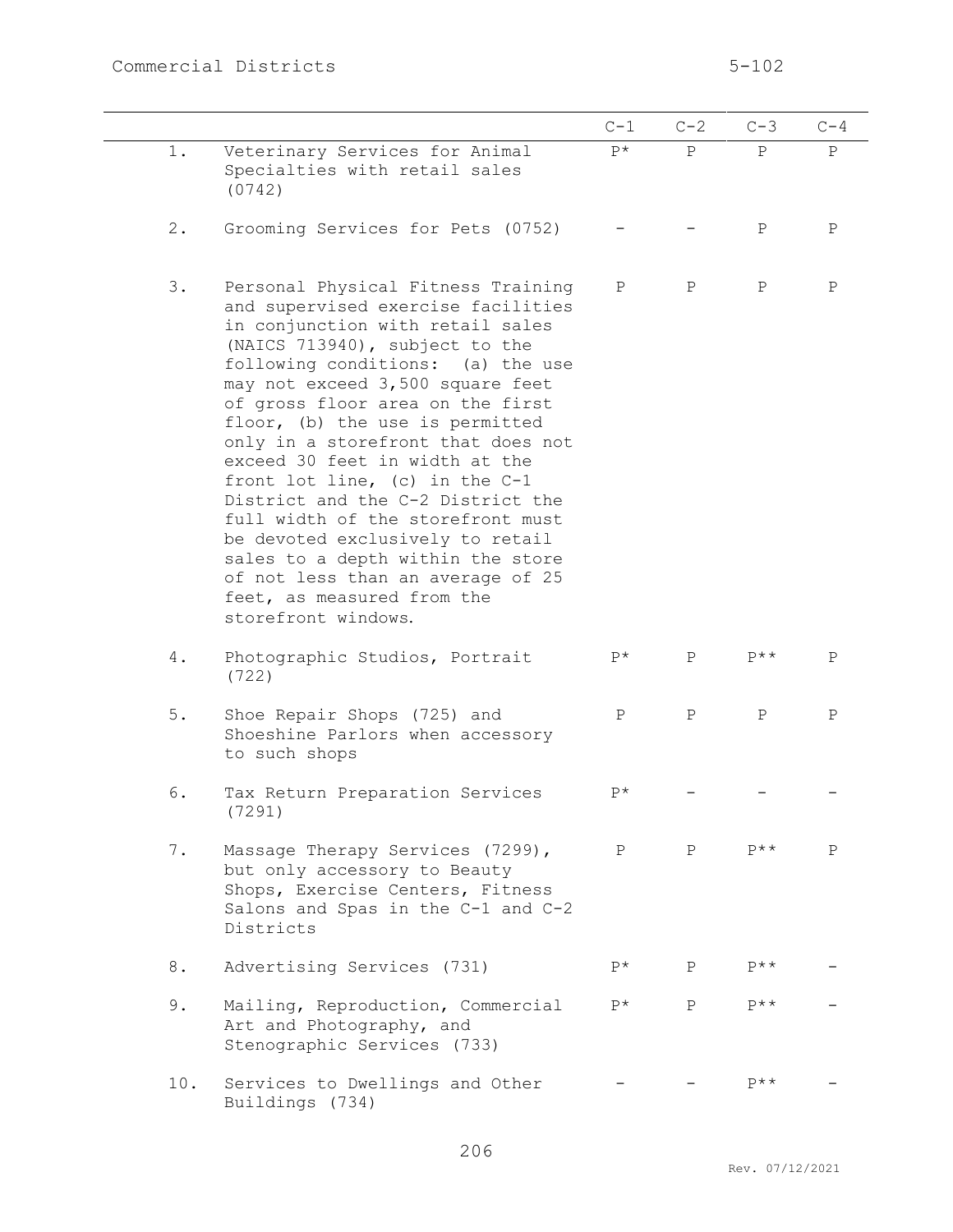# Commercial Districts 5-102

|     |                                                                                                                                                                                                                                                                                                                                                                                                                                                                                                                                                                                                                                | $C-1$       | $C-2$        | $C-3$            | $C-4$       |
|-----|--------------------------------------------------------------------------------------------------------------------------------------------------------------------------------------------------------------------------------------------------------------------------------------------------------------------------------------------------------------------------------------------------------------------------------------------------------------------------------------------------------------------------------------------------------------------------------------------------------------------------------|-------------|--------------|------------------|-------------|
| 11. | Employment Agencies (7361)                                                                                                                                                                                                                                                                                                                                                                                                                                                                                                                                                                                                     | $P^{\star}$ | $\mathsf{P}$ | $P^{\star\star}$ | P           |
| 12. | Computer Programming, Data<br>Processing, and Other Computer<br>Related Services (737)                                                                                                                                                                                                                                                                                                                                                                                                                                                                                                                                         | $P^{\star}$ | $\mathsf{P}$ | $P$ **           | P           |
| 13. | Interior Decorating (with retail<br>inventory on display) (7389)                                                                                                                                                                                                                                                                                                                                                                                                                                                                                                                                                               | $\mathbf P$ | $\mathbf{P}$ | $\mathbf P$      | $\mathbf P$ |
| 14. | Electrical Repair Shops (762), but<br>not including refrigeration and<br>air-conditioning service and<br>repair shops (7623)                                                                                                                                                                                                                                                                                                                                                                                                                                                                                                   |             | $\mathbf{P}$ | $P$ **           | P           |
| 15. | Mobile Phone Maintenance and<br>Repair in conjunction with retail<br>sales of mobile phone and computer<br>accessories and peripherals,<br>subject to the following<br>conditions: (a) the use may not<br>exceed 1,000 square feet of gross<br>floor area on the first floor, (b)<br>the use is permitted only in a<br>storefront that does not exceed 30<br>feet in width at the front lot<br>line, and (c) the full width of<br>the storefront must be devoted<br>exclusively to retail sales to a<br>depth within the store of not less<br>than an average of 25 feet as<br>measured from the storefront<br>windows. (7629) | $\mathbf P$ | $\mathbf{P}$ | $\mathbf P$      | Ρ           |
| 16. | Watch, Clock, and Jewelry Repair<br>(763)                                                                                                                                                                                                                                                                                                                                                                                                                                                                                                                                                                                      | P           | $\mathbf{P}$ | $\mathbf P$      | $\mathbf P$ |
| 17. | Reupholstery and Furniture Repair<br>(764)                                                                                                                                                                                                                                                                                                                                                                                                                                                                                                                                                                                     |             | Ρ            | Ρ                | Ρ           |
| 18. | Video Tape Rental and Sales (784)                                                                                                                                                                                                                                                                                                                                                                                                                                                                                                                                                                                              | Ρ           | Ρ            | Ρ                | Ρ           |
| 19. | Fine Arts Schools (NAICS 611610)                                                                                                                                                                                                                                                                                                                                                                                                                                                                                                                                                                                               | P*          | $\mathbf P$  | $P$ **           | $\mathbf P$ |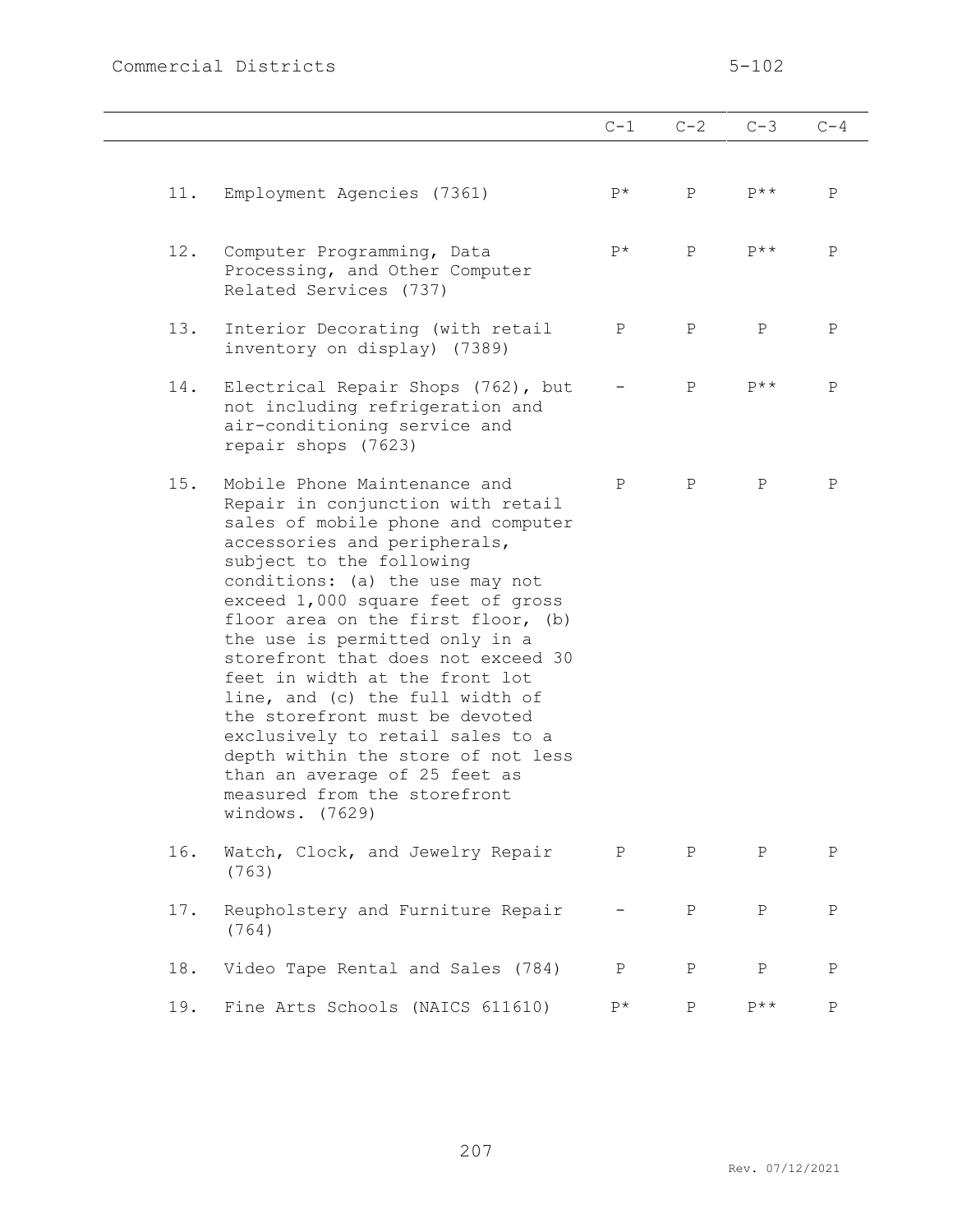|     |                                                                                                                                                                  | $C-1$          | $C-2$        | $C-3$        | $C-4$        |
|-----|------------------------------------------------------------------------------------------------------------------------------------------------------------------|----------------|--------------|--------------|--------------|
| 20. | Offices and Clinics of Doctors of<br>Medicine, Dentists, Osteopaths,<br>Chiropractors, Optometrists,<br>Podiatrists, and Other Health<br>Practitioners (801-804) | $P^*$          | $\mathsf{P}$ | $P$ **       | $\, {\bf P}$ |
| 21. | Home Health Care Services (808)                                                                                                                                  |                |              | $\mathbf P$  |              |
| 22. | Legal Services (81)                                                                                                                                              | $P*$           | $\mathbf{P}$ | $P$ **       | $\mathbf P$  |
| 23. | Barber Shops (NAICS 812111)                                                                                                                                      | $\, {\bf P}$   | $\, {\bf P}$ | $\mathbf P$  | $\mathbf P$  |
| 24. | Beauty Salons (NAICS 812112)                                                                                                                                     | $\, {\bf P}$   | $\, {\bf P}$ | $\, {\bf P}$ | $\mathbf P$  |
| 25. | Nail Salons (NAICS 812113) (see<br>spacing requirements below) #                                                                                                 | P <sup>†</sup> | $\, {\bf P}$ | $P$ **       | $\mathbf{P}$ |
| 26. | Dry-cleaning and Laundry Services<br>(NAICS 812320), but not coin-<br>operated in the C-1 and C-2<br>Districts                                                   | $\mathbf P$    | $\mathbf{P}$ | $\, {\bf P}$ | $\mathbf P$  |
| 27. | Exam Preparation and Tutoring<br>(NAICS 611691)                                                                                                                  | $P^{\star}$    | $\mathbf P$  | $P$ **       | $\mathbf P$  |
| 28. | Business Associations (861)                                                                                                                                      | $P^*$          | P            | $P$ **       |              |
| 29. | Professional Membership<br>Organizations (862)                                                                                                                   | $P^*$          | $\mathbf{P}$ | $P$ **       |              |
| 30. | Labor Organizations (863)                                                                                                                                        | $P^*$          | $\, {\bf P}$ | $p**$        |              |
| 31. | Membership Organizations Not<br>Elsewhere Classified (869), but<br>not on the first floor of any<br>structure in the C-2 District                                | $P^{\star}$    | $\, {\bf P}$ | $P$ **       |              |
| 32. | Business and Professional Offices<br>Not Otherwise listed, but not on<br>the first floor of any structure<br>in the C-2 District                                 | $P^{\star}$    | P            | $P$ **       | $\mathbf{P}$ |
| 33. | Engineering, Architectural, and<br>Surveying Services (871)                                                                                                      | $P^{\star}$    | $\mathbf{P}$ | $P$ **       |              |
| 34. | Accounting, Auditing, and<br>Bookkeeping Services (872)                                                                                                          | $P^*$          | P            | $P$ **       | P            |
| 35. | Management and Public Relations                                                                                                                                  | $P^{\star}$    | $\mathbf{P}$ | $P$ **       |              |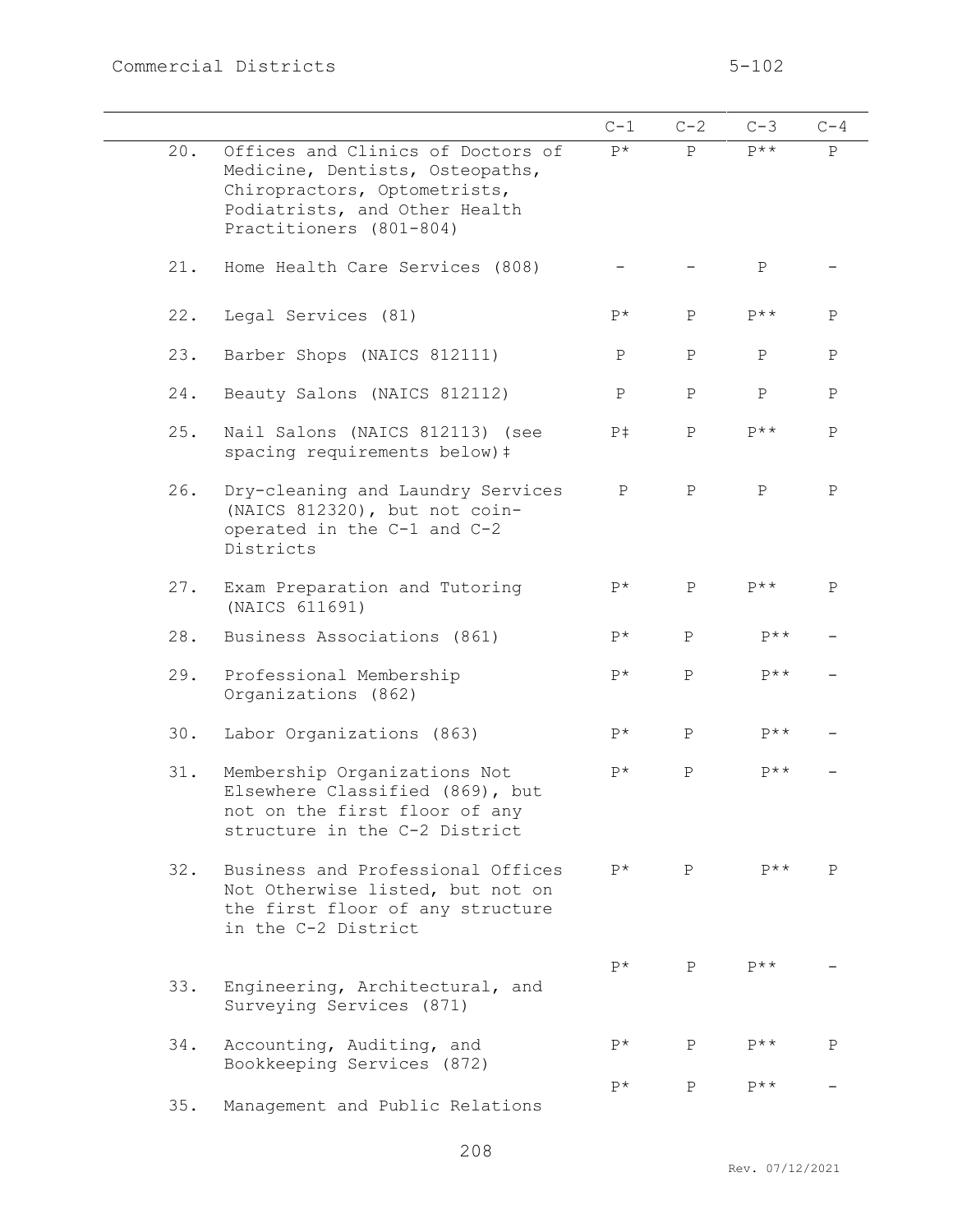|             |       |                                                                                                                                                                                                                                                                                                                                                                                                                                                                                                                                                                          | $C-1$       | $C-2$        | $C-3$        | $C-4$       |
|-------------|-------|--------------------------------------------------------------------------------------------------------------------------------------------------------------------------------------------------------------------------------------------------------------------------------------------------------------------------------------------------------------------------------------------------------------------------------------------------------------------------------------------------------------------------------------------------------------------------|-------------|--------------|--------------|-------------|
|             |       | Services (874)                                                                                                                                                                                                                                                                                                                                                                                                                                                                                                                                                           |             |              |              |             |
|             | 36.   | Miscellaneous Services Not<br>Elsewhere Classified (89)                                                                                                                                                                                                                                                                                                                                                                                                                                                                                                                  | $P^{\star}$ | $\mathbf{P}$ | $P$ **       |             |
|             | 37.   | Commercial Food Preparation<br>Facilities, not exceeding 2,500<br>square feet of gross floor area in<br>the $C-1$ , $C-2$ and $C-3$ (Limited)<br>Districts and subject to the<br>conditions and limitations in<br>Subsection 5-109F of this Code.                                                                                                                                                                                                                                                                                                                        | $\mathbf P$ | $\mathbf{P}$ | $\mathbf P$  |             |
|             | 38.   | Waxing Salons (NAICS 81219),<br>subject to the following<br>conditions if located on the first<br>floor within the portion of the C-<br>1 District bounded by Burlington<br>Avenue, 6th Street, Cossitt<br>Avenue, and Ashland Avenue: (a)<br>the full width of the storefront<br>must be devoted exclusively to<br>retail sales to a depth within the<br>store of not less than an average<br>of 15 feet as measured from the<br>storefront windows and (b) the use<br>must not be located within 600<br>feet of any other waxing salon<br>fronting on the same street. | $\mathbf P$ |              | $\mathbf P$  |             |
|             | 39.   | Live Music, but only accessory to<br>and located within an Eating Place<br>(5812), located indoors, and in<br>compliance with Code of Ordinances<br>Chapter 97 noise control<br>standards.                                                                                                                                                                                                                                                                                                                                                                               | Ρ           | $\mathbf{P}$ | Ρ            | Ρ           |
| ${\rm F}$ . |       | Transportation and Utility Services                                                                                                                                                                                                                                                                                                                                                                                                                                                                                                                                      |             |              |              |             |
|             | 1.    | Travel Agencies (4724)                                                                                                                                                                                                                                                                                                                                                                                                                                                                                                                                                   | $P^*$       | $\mathbf{P}$ | $\mathbf{P}$ | $\mathbf P$ |
|             | $2$ . | Tour Operators (4725)                                                                                                                                                                                                                                                                                                                                                                                                                                                                                                                                                    | $P^{\star}$ | $\mathbf{P}$ | $P$ **       |             |
|             | 3.    | Airline, Bus, and Railroad Ticket<br>Offices (4729)                                                                                                                                                                                                                                                                                                                                                                                                                                                                                                                      | $P^{\star}$ | $\, {\bf P}$ | $P$ **       |             |
|             | 4.    | Offices of Communications and<br>Utility Companies (48-49)                                                                                                                                                                                                                                                                                                                                                                                                                                                                                                               | $P^{\star}$ | $\mathbf{P}$ | $P$ **       |             |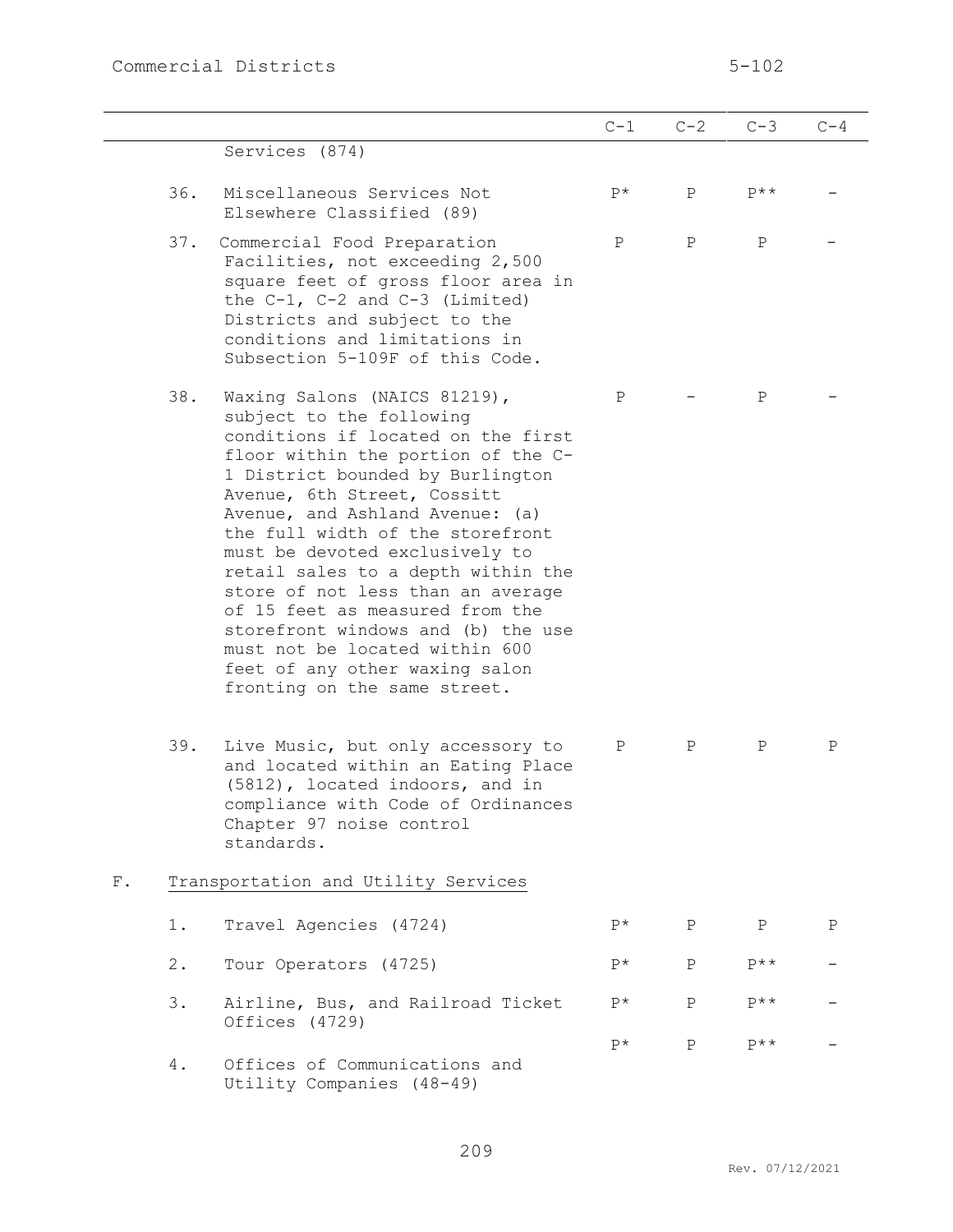|                                         | $C-1$ $C-2$ $C-3$ $C-4$ |                      |
|-----------------------------------------|-------------------------|----------------------|
|                                         |                         | $P$ $P$ $P^{**}$ $P$ |
| G Multiple Family Dwellings, but not on |                         |                      |

G. Multiple Family Dwellings, but not on the first floor of any structure in the C-1 or C-2 Districts

\* Except as provided in the next sentence of this footnote for interior leased spaces, this use is not permitted on the first floor of any structure in that portion of the C-l Central Business District bounded by Burlington Avenue, 6th Street, Cossitt Avenue and Ashland Avenue. The restriction in this footnote is not applicable to uses within an interior leased space that meets all of the following criteria: (1) the leased space does not abut or have a window, door, or other opening onto a public street, (2) the interior of the leased space is not otherwise visible from a public street, and (3) the leased space is defined by separate demising walls and is not integrated with space that abuts or is otherwise visible from a public street.

\*\* This use is not permitted on the first floor of any structure in that portion of the C-3 General Service Commercial District bounded by Ogden Avenue, Beacon Place, Hillgrove Avenue, and Madison Avenue, which portion is hereby designated the C-3 (Limited) District.

\*\*\* If this use is located within in the C-3 (Limited) District, bounded by Ogden Avenue, Beacon Place, Hillgrove Avenue, and Madison Avenue, then the use is subject to the following conditions: (1) the use is not permitted in a storefront unit with frontage on La Grange Road or Ogden Avenue, (2) the use may not exceed 3,100 square feet of gross floor area on the first floor, and (3) the owner of the property within which the use is located must pay the Village annually a fee in lieu of sales tax based on the amount of retail sales tax per square foot that would otherwise be generated by a sales tax generating retail use as calculated by the Village based on average sales tax generation for similar retail spaces in the vicinity of the subject use.

### 5-103 ACCESSORY USES AND STRUCTURES

Accessory uses and structures are permitted in all Commercial Districts subject to the provisions of Section 9-101 of this Code.

#### 5-104 TEMPORARY USES

Temporary uses are permitted in all Commercial Districts subject to the provisions of Section 9-103 of this Code.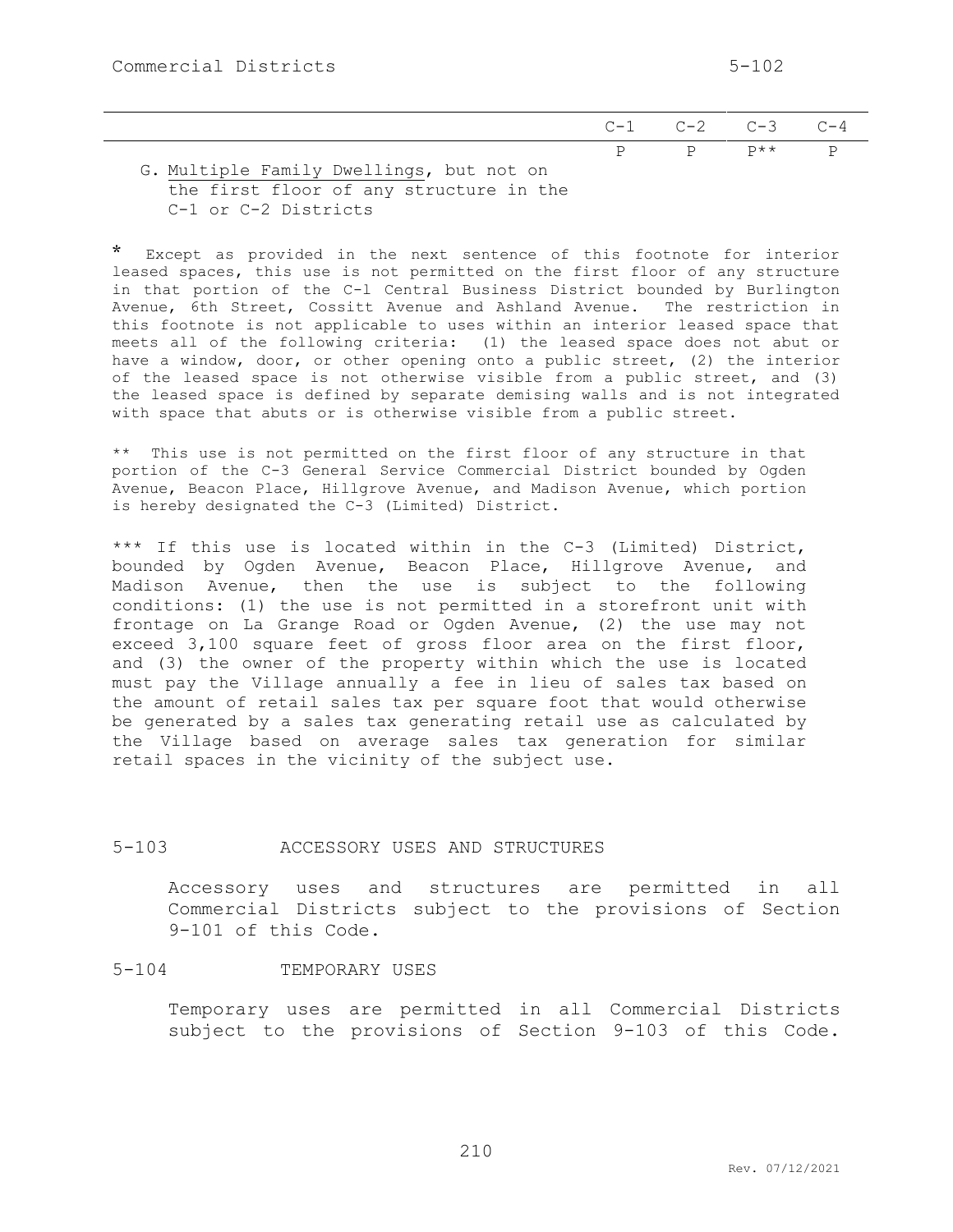# 5-105 SPECIAL USES

Except as specifically limited in the following table, the uses listed in the following table may be permitted in the Commercial Districts indicated subject to the issuance of a special use permit as provided in Section 14-401 of this Code. In interpreting the use designations, reference should be made to the Standard Industrial Classification Manual (see Appendix A) and Section 14-3 01 of this Code. SIC codes are given in parentheses following each use listing, when available. For a use with "NAICS" in parentheses, reference should be made to the North American Industrial Classification System Manual (1997. No Adult Uses are allowed in any Commercial District.

|    |       |                                                                                                                                                                                                                                                                                                                                      | $C-1$ | $C-2$ | $C-3$   | $C-4$ |
|----|-------|--------------------------------------------------------------------------------------------------------------------------------------------------------------------------------------------------------------------------------------------------------------------------------------------------------------------------------------|-------|-------|---------|-------|
| Α. |       | Retail Trade                                                                                                                                                                                                                                                                                                                         |       |       |         |       |
|    | $1$ . | Retail Nurseries, Lawn, and<br>Garden Supply Stores (526)<br>with outdoor storage                                                                                                                                                                                                                                                    |       | S     | S       | S     |
|    | $2$ . | New and Used Motor Vehicle<br>Dealers (551)                                                                                                                                                                                                                                                                                          |       |       | S       |       |
|    | 3.    | Auto and Home Supply Stores<br>(553), with service bays                                                                                                                                                                                                                                                                              |       |       | S       |       |
|    | 4.    | Gasoline Service Stations<br>(554)                                                                                                                                                                                                                                                                                                   |       | S     | S       | S     |
|    | 5.    | Live music, but only accessory<br>to an Eating Place, located<br>outdoors, and in compliance<br>with the use limitations<br>established in Subsection 5-<br>109F of this Code (See also<br>Paragraph 9-103C13.1 of this<br>Code regarding a temporary use<br>permit authorizing occasional<br>live music, when located<br>outdoors.) | S     | S     | S       | S     |
|    | 6.    | Outdoor Seating accessory to<br>permitted eating places                                                                                                                                                                                                                                                                              | S     | S     | S       | S     |
|    | 7.    | Drive-in Eating Places (5812)                                                                                                                                                                                                                                                                                                        |       |       | S       |       |
|    | 8.    | Microbreweries accessory to an<br>eating place                                                                                                                                                                                                                                                                                       | S     | S     | $\rm S$ |       |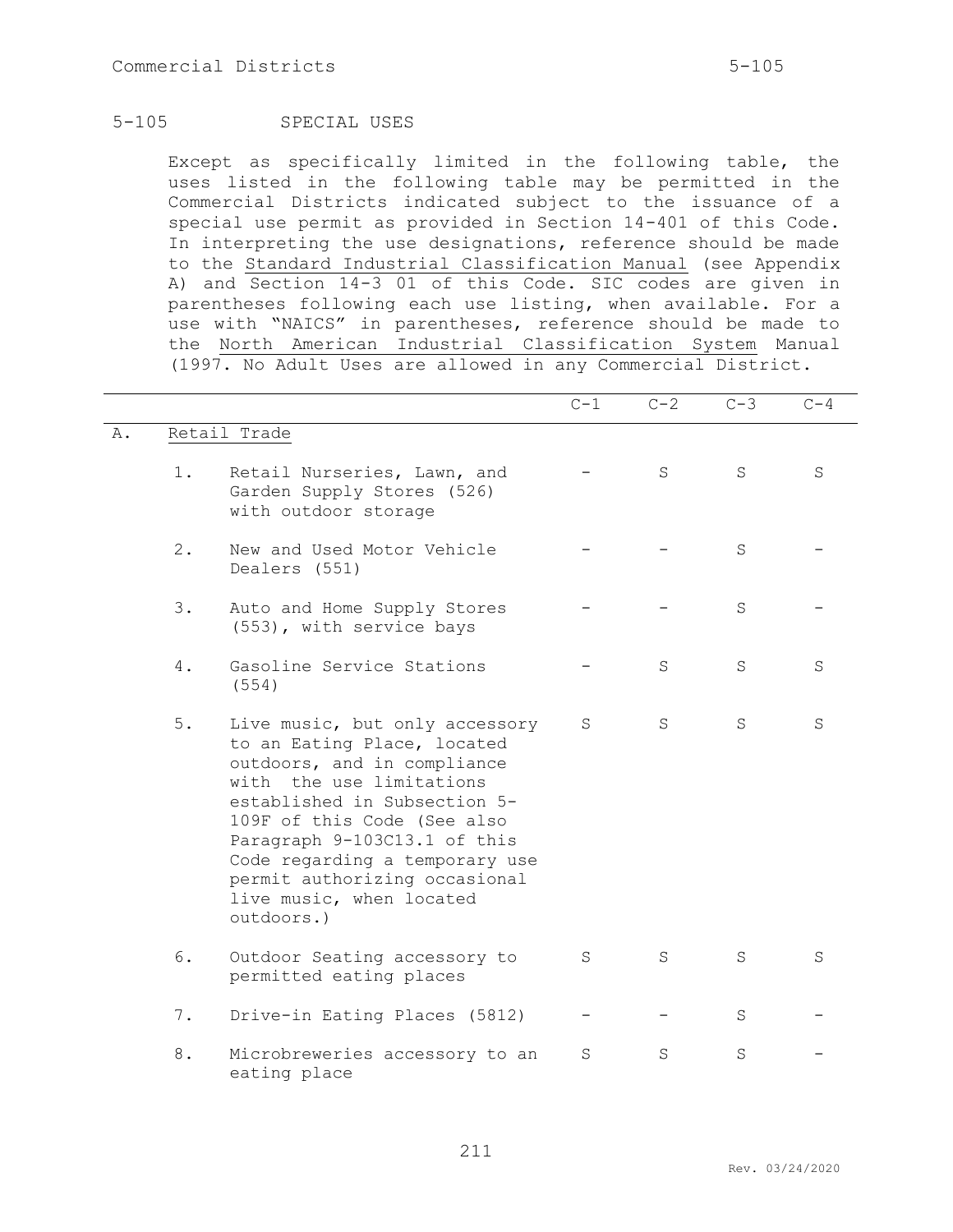|                |          |                                                                                                                                                                                                                                                                                                                                                                                                             | $C-1$       | $C-2$ | $C-3$ | $C-4$ |
|----------------|----------|-------------------------------------------------------------------------------------------------------------------------------------------------------------------------------------------------------------------------------------------------------------------------------------------------------------------------------------------------------------------------------------------------------------|-------------|-------|-------|-------|
|                | 9.       | Drive-in facility in the C-3<br>District accessory to a use<br>authorized in the C-3 District<br>by Section 5-102C of this Code                                                                                                                                                                                                                                                                             |             |       | S     |       |
| <b>B</b> .     |          | Finance, Insurance, and Real Estate                                                                                                                                                                                                                                                                                                                                                                         |             |       |       |       |
|                | $1$ .    | Drive-in Depository and Non-<br>Depository Credit Institutions<br>$(60 - 61)$                                                                                                                                                                                                                                                                                                                               |             | S     | S     | S     |
|                | 2.       | Automatic Teller Machines when<br>not attached to the principal<br>structure on the lot                                                                                                                                                                                                                                                                                                                     | S           | S     | S     | S     |
| $\mathsf{C}$ . | Services |                                                                                                                                                                                                                                                                                                                                                                                                             |             |       |       |       |
|                | 1.       | Exercise Centers, Fitness<br>Salons, and Spas (NAICS<br>713940)                                                                                                                                                                                                                                                                                                                                             | $S^{\star}$ | S     | S     | S     |
|                | 2.       | Dry-cleaning Plants, Carpet<br>and Upholstery Cleaning (7217)                                                                                                                                                                                                                                                                                                                                               |             |       | S     |       |
|                | 3.       | Medical and Miscellaneous<br>Equipment Rental and Leasing<br>(7352/7359)                                                                                                                                                                                                                                                                                                                                    |             | S     | S     |       |
|                | 4.       | Bowling Centers (7933)                                                                                                                                                                                                                                                                                                                                                                                      | S           | S     | S     |       |
|                | 5.       | Automobile Parking Lots (752)<br>when intended to serve<br>primarily the employees,<br>customers, or visitors of one<br>or more specific<br>establishments located on the<br>same lot, or within the same<br>block or any block immediately<br>adjacent thereto, where the<br>principal use is located<br>within the municipal<br>boundaries of the Village of<br>La Grange, but not tow-in<br>parking lots | S           | S     | S     | S     |
|                | 6.       | Parking Structures (7521)                                                                                                                                                                                                                                                                                                                                                                                   | S           | S     | S     |       |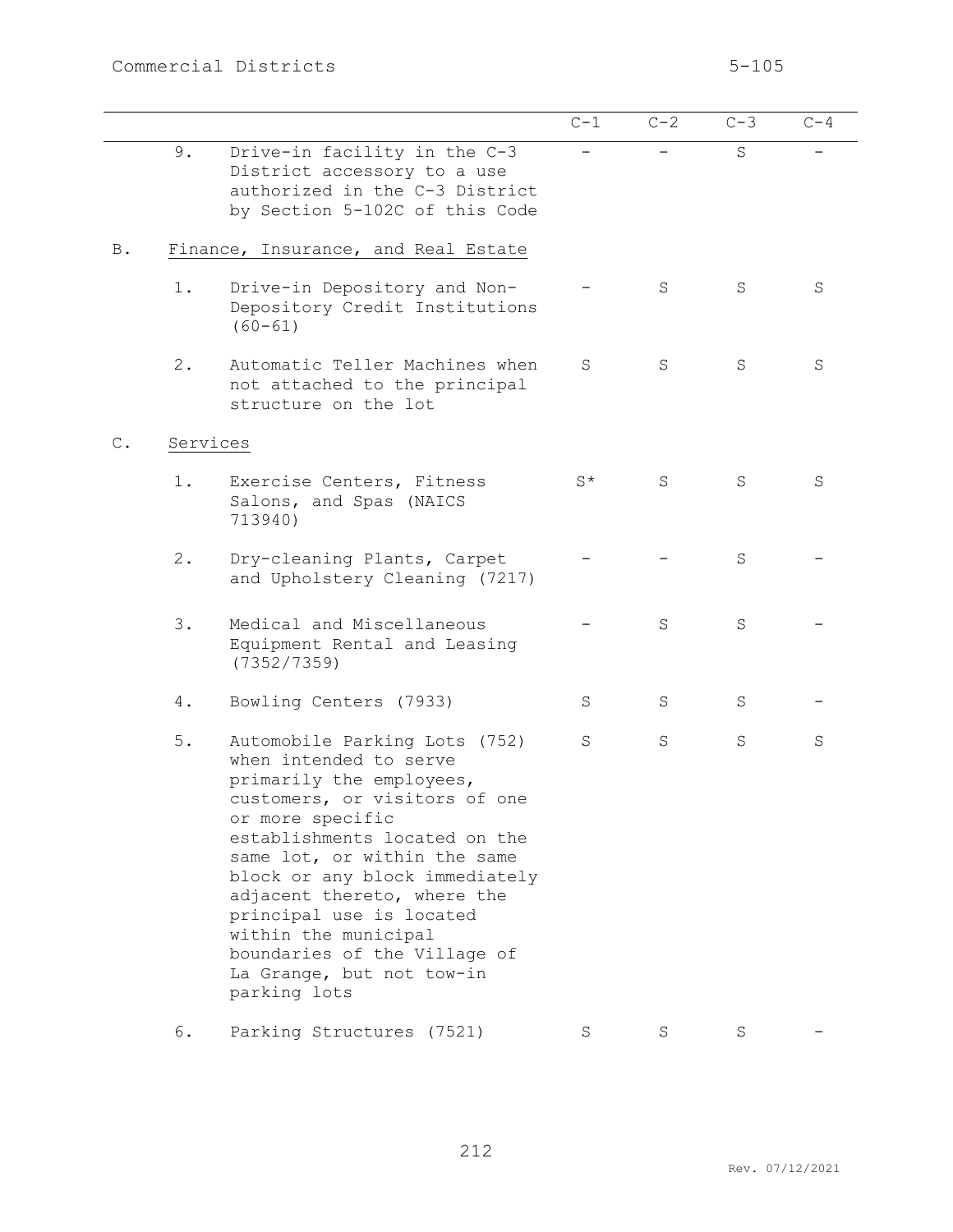|     |                                                                                                                                                                                                                                                                                                                                                                                                                                      | $C-1$   | $C-2$       | $C-3$ | $C-4$   |
|-----|--------------------------------------------------------------------------------------------------------------------------------------------------------------------------------------------------------------------------------------------------------------------------------------------------------------------------------------------------------------------------------------------------------------------------------------|---------|-------------|-------|---------|
| 7.  | Automotive Repair Shops (753),<br>but not including tire<br>retreading (7534)                                                                                                                                                                                                                                                                                                                                                        |         |             | S     |         |
| 8.  | Car Washes (7542)                                                                                                                                                                                                                                                                                                                                                                                                                    |         |             | S     |         |
| 9.  | Motion Picture Theaters except<br>drive-in establishments (7832)                                                                                                                                                                                                                                                                                                                                                                     | S       | S           |       |         |
| 10. | Membership Sports and<br>Recreation Clubs except gun or<br>shooting clubs (7997)                                                                                                                                                                                                                                                                                                                                                     | $S^*$   | S           | S     | S       |
| 11. | Correspondence, Business,<br>Secretarial, and Vocational<br>Schools (824)                                                                                                                                                                                                                                                                                                                                                            | $S^*$   | $\rm S$     | S     | $\rm S$ |
| 12. | Adult Day Care Services (832)                                                                                                                                                                                                                                                                                                                                                                                                        |         | S           | S     | $\rm S$ |
| 13. | Child Day Care Services (835)                                                                                                                                                                                                                                                                                                                                                                                                        |         | S           | S     | S       |
| 14. | Political Organizations (865)                                                                                                                                                                                                                                                                                                                                                                                                        | $S^*$   | $\rm S$     | S     |         |
| 15. | Research, Development, and<br>Testing Services (873)                                                                                                                                                                                                                                                                                                                                                                                 | $S^*$   | $\mathbf S$ | S     |         |
| 16. | Indoor Physical Adventure<br>Escape Games, not including<br>and other activity of                                                                                                                                                                                                                                                                                                                                                    |         | S           |       |         |
|     | amusement (NAICS 713120)                                                                                                                                                                                                                                                                                                                                                                                                             | $\rm S$ |             |       |         |
| 17. | Children's Indoor Recreation<br>subject to the following<br>conditions (a) the fill width<br>of the storefront must be<br>devoted exclusively to retail<br>sales to a depth with in the<br>store of not less than an<br>average of 25 feet, as<br>measured from the storefront<br>windows and (b) the use must<br>not be located within 600 feet<br>of any other children's indoor<br>recreation use fronting on the<br>same street. |         |             |       |         |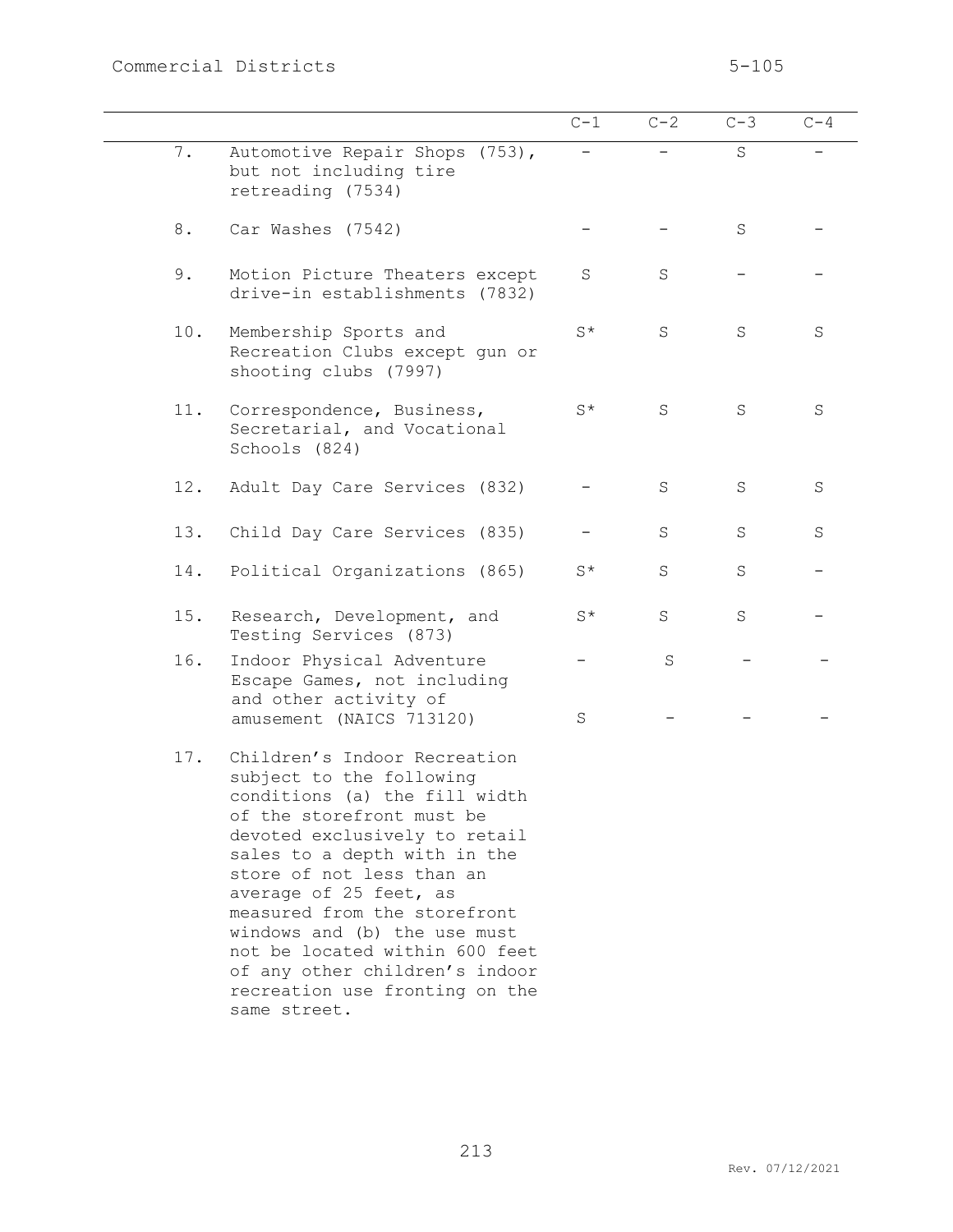|    |                                                                                                                                                                                                                                                                                                                                                                                                                                                                                                                                                 |                                                                                                                                                                                                                                                                                                                                                                                                                                                                    | $C-1$   | $C-2$ | $C-3$                    | $C-4$ |  |  |  |  |
|----|-------------------------------------------------------------------------------------------------------------------------------------------------------------------------------------------------------------------------------------------------------------------------------------------------------------------------------------------------------------------------------------------------------------------------------------------------------------------------------------------------------------------------------------------------|--------------------------------------------------------------------------------------------------------------------------------------------------------------------------------------------------------------------------------------------------------------------------------------------------------------------------------------------------------------------------------------------------------------------------------------------------------------------|---------|-------|--------------------------|-------|--|--|--|--|
|    | 18.                                                                                                                                                                                                                                                                                                                                                                                                                                                                                                                                             | Coworking in conjunction with<br>retail sales subject to the<br>following conditions: (a) the<br>majority of the storefront<br>width must be devoted<br>exclusively to retail sales<br>to a depth within the store<br>of not less than an average<br>of 25 ft., as measured from<br>the storefront windows and<br>(b) the use must not be<br>located within 600 feet of<br>any other coworking in<br>conjunction with retail sales<br>fronting on the same street. | $\rm S$ |       | $\overline{\phantom{0}}$ |       |  |  |  |  |
| D. | Miscellaneous                                                                                                                                                                                                                                                                                                                                                                                                                                                                                                                                   |                                                                                                                                                                                                                                                                                                                                                                                                                                                                    |         |       |                          |       |  |  |  |  |
|    | 1.                                                                                                                                                                                                                                                                                                                                                                                                                                                                                                                                              | Planned Developments                                                                                                                                                                                                                                                                                                                                                                                                                                               | S       | S     | S                        | S     |  |  |  |  |
|    | $2$ .                                                                                                                                                                                                                                                                                                                                                                                                                                                                                                                                           | Landbanking of required<br>parking, subject to<br>Subsection 10-101E of this<br>Code                                                                                                                                                                                                                                                                                                                                                                               | S       | S     | S                        | S     |  |  |  |  |
| Ε. | Personal Wireless Services Antennas<br>and Related Electronic Equipment<br>and Equipment Structures, but not<br>on the first floor of any structure<br>and only when the antenna and any<br>necessary antenna support structure<br>are fully enclosed in a structure<br>otherwise permitted on the zoning<br>lot, and such antenna, support<br>structure, and equipment fully<br>comply with all standards and<br>requirements applicable thereto<br>including without limitation the<br>standards set forth in Section 9-<br>106 of this Code. |                                                                                                                                                                                                                                                                                                                                                                                                                                                                    | S       |       |                          |       |  |  |  |  |

\* Except as provided in the next sentence of this footnote for interior leased spaces, this use is not permitted on the first floor of any structure in that portion of the C-l Central Business District bounded by Burlington Avenue, 6th Street, Cossitt Avenue and Ashland Avenue. The restriction in this footnote is not applicable to uses within an interior leased space that meets all of the following criteria:(1) the leased space does not abut or have a window, door, or other opening onto a public street, (2) the interior of the leased space is not otherwise visible from a public street, and (3) the leased space is defined by separate demising walls and is not integrated with space that abuts or is otherwise visible from a public street.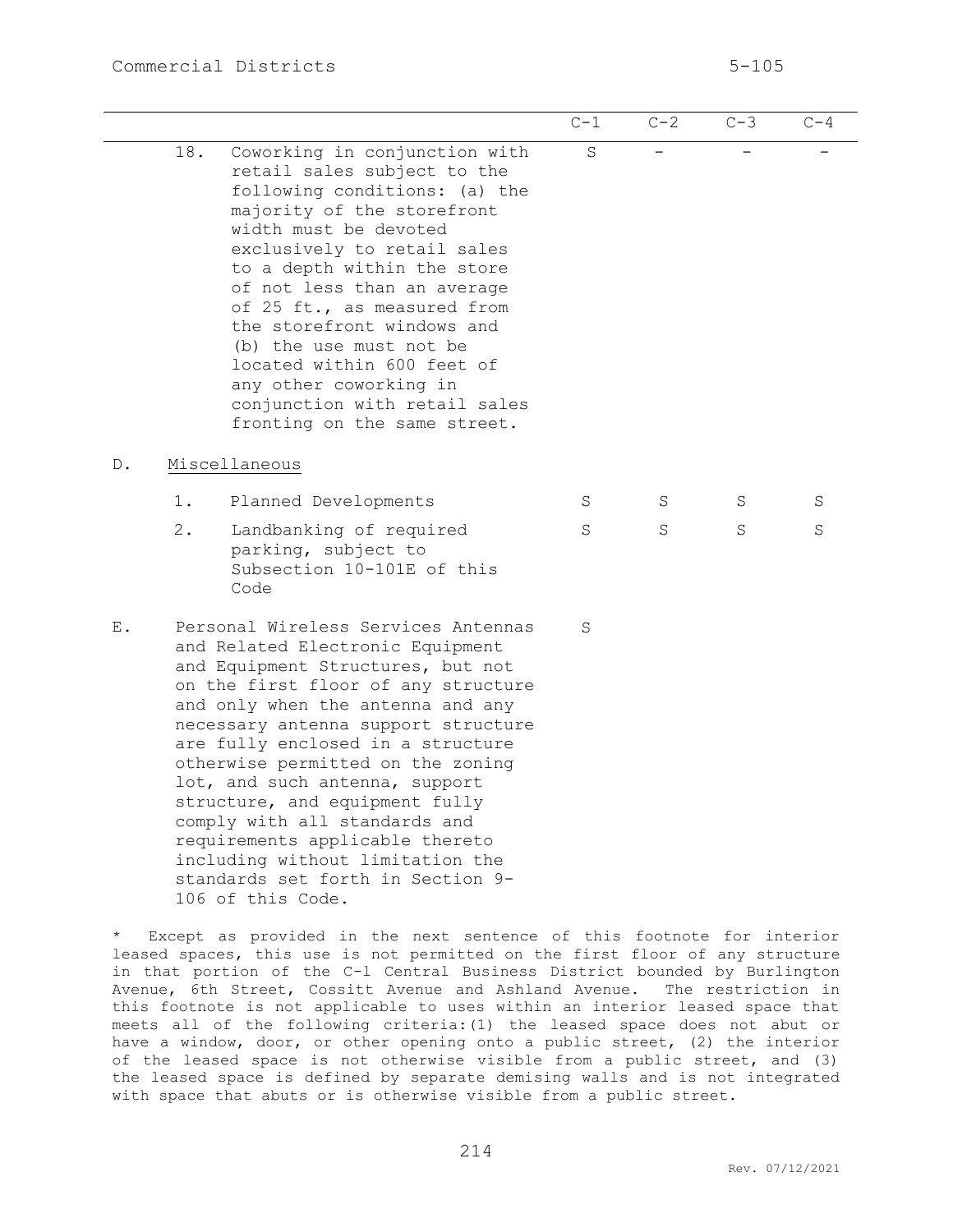\*\* This use is not permitted on the first floor of any structure in that portion of the C-3 General Service Commercial District bounded by Ogden Avenue, Beacon Place, Hillgrove Avenue, and Madison Avenue.

‡ Except as provided in the last sentence of this paragraph, these Regulated Uses (as that term is defined in this footnote below) may not be located, established, maintained, or operated on the first floor of any zoning lot classified in the C-1 District that has frontage on a Restricted Street (as defined in this footnote below) if any portion of that zoning lot is located within 400 feet of any portion of any other zoning lot that has frontage on a Restricted Street and that currently is improved, in whole or in part, with a Regulated Use on the first floor. For purposes of this Article V, "*Restricted Street*" means (a) La Grange Road between Burlington Avenue and Cossitt Avenue, (b) Burlington Avenue between Ashland Avenue and La Grange Road, (c) Calendar Court between Ashland Avenue and La Grange Road, and (d) Harris Avenue between Ashland Avenue and 6th Street. Also for purposes of this Article V, "*Regulated Use*" means (1) manicure and pedicure salons, facial salons, and uses classified in NAICS category 812113 and (2) uses classified in SIC categories SIC 60, 61, and 62, and NAICS category 522291. The spacing standards established in this footnote do not apply to a Restricted Use that was established prior to, and that has a valid La Grange business license as of, November 1, 2009, (a "*Pre-Existing Use*") except that no Pre-Existing Use may be expanded, relocated, or otherwise altered in size or location and no Pre-Existing Use may be reestablished if it is discontinued for any period of 30 consecutive days, regardless of the cause of the discontinuance and regardless of any intent to reestablish that use.

### 5-106 PARKING AND LOADING REQUIREMENTS

The parking and loading requirements applicable in all Commercial Districts are set forth in Sections 10-101 and 10-102 of this Code.

#### 5-107 SIGN REGULATIONS

Sign regulations applicable in all Commercial Districts are set forth in Article XI of this Code.

### 5-108 BUFFERS, LANDSCAPING, AND FENCE

Requirements relating to Buffering and landscaping of certain uses and structures and fences in commercial Districts are set forth in Sections 9-104 and 9-105 of this Code.

### 5-109 USE LIMITATIONS

A. Performance Standards. All activities involving the production, processing, cleaning, servicing, testing, or repairing of materials, goods, or products must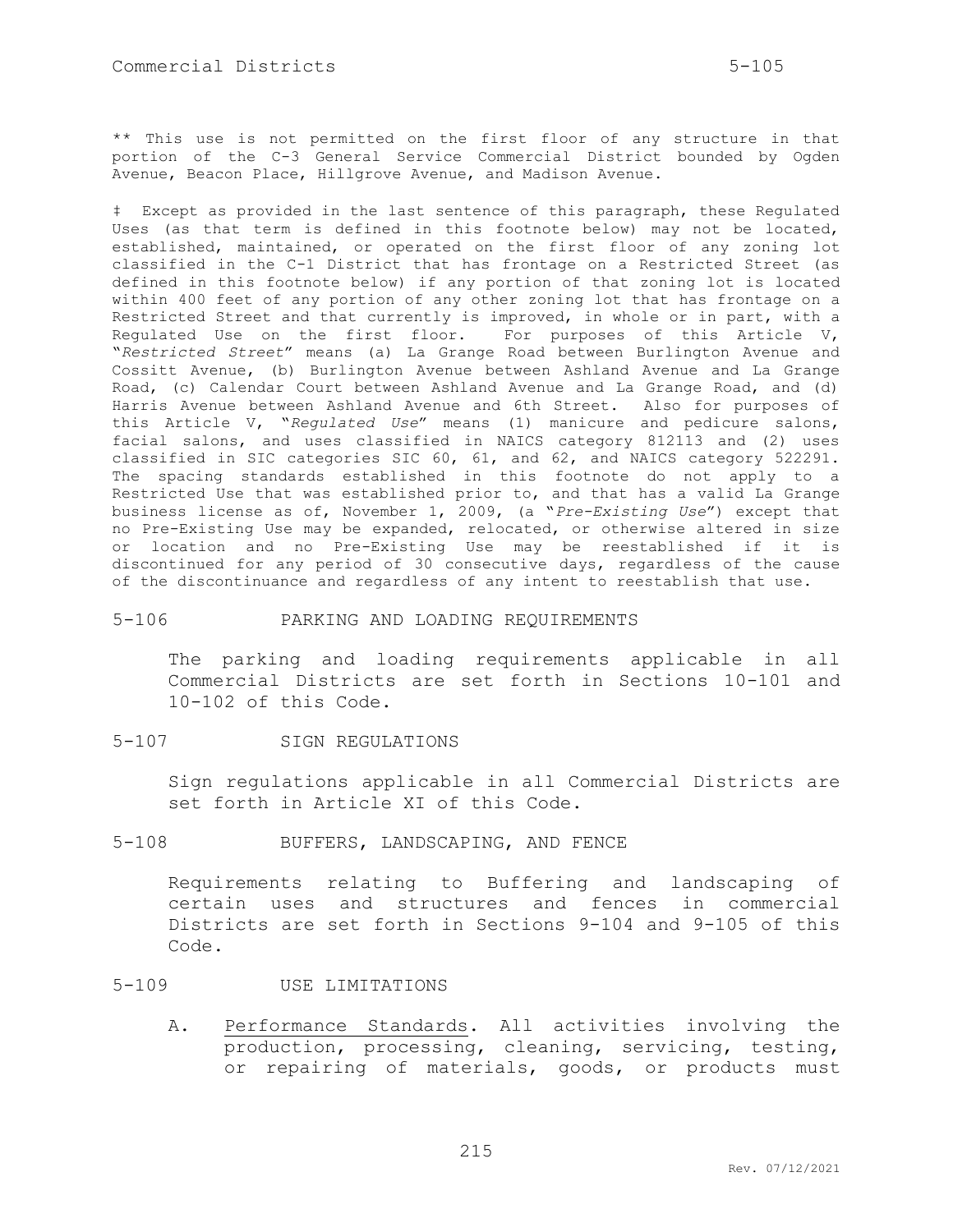conform to the use limitations established for the 1-1 Light Industrial District.

- B. Noise. No use may produce noise of such volume or pitch as to cause a nuisance in any residential district at any time or within any residential
- C. dwelling unit located in any district between the hours of 10:00 P.M. and 7:00 A.M.
- D. Exterior Lighting. Exterior lighting fixtures must be shaded so that no direct light is cast upon any property located in any residential district.
- E. Enclosed Structure. All business, service, storage, and display of goods, other than off-street parking and loading and the sale of motor vehicles fuels and related products when the same are allowed as a special use, must be conducted within a completely enclosed building.
- F. Outdoor Live Music. No special use permit for live music may be granted except in accordance with all of the following conditions and limitations:
	- 1. Conditions and Limitations Applicable to All Uses.
		- (a) Application Requirements. Each application must describe the nature of the business and its operation, including hours of operation, number of employees, menu items (if applicable), and all other significant characteristics. Each application also must describe the anticipated impacts of the proposed special use on adjacent property and on the Village and must provide plans and information regarding the following matters:
			- (1) Traffic circulation and parking; and
			- (2) Crowd control and security; and
			- (3) Sanitation; and
			- (4) Noise control.
		- (b) Time Limitations. No outdoor live music may extend or continue for more than four hours on any single calendar day, or take place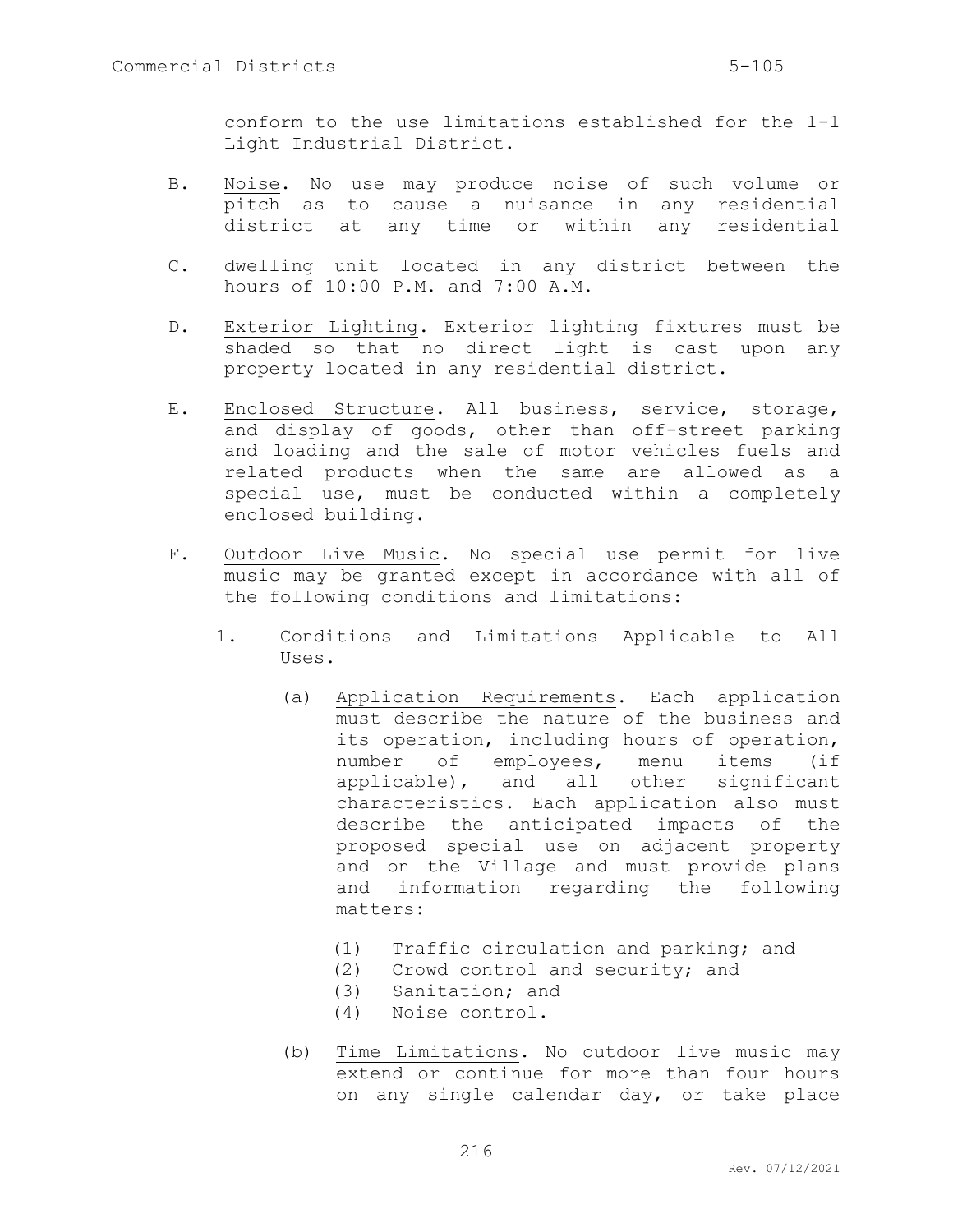between the hours of 12 a.m. and 9 a.m. on any day.

- 2. Additional Conditions and Limitations Applicable to Eating Places. Each special use permit for outdoor live music accessory to a permitted eating place is subject to the imposition of conditions by the Board of Trustees governing: the locations at the eating place where performances may be conducted; the number of persons who may perform at one time; the number of performances per week, month, or year; the length of performances; and the hours within which performances may be conducted; the number of occupants at the eating place during times when performances are conducted; the use of amplified sound; the transferability of the special use permit; and the duration of the term of the special use permit.
- G. Commercial Food Preparation Facilities. A commercial food preparation facility must comply with the following conditions and limitations:
	- 1. Single owner. The facility must be owned by a single person or entity and may not have multiple owners.
	- 2. Owner license required. No facility may be established except after the owner of the facility has been licensed as required by the La Grange Code of Ordinances.
	- 3. Multiple-use by rental only. If the facility will be used at any time by persons or entities other than the owner of the facility, then that use must be by a written rental agreement.
	- 4. User license required. No person or entity may rent or use a facility except after that person or entity has been licensed as required by the La Grange Code of Ordinances.
	- 5. Retail or restaurant area required. A facility is permitted only if it is located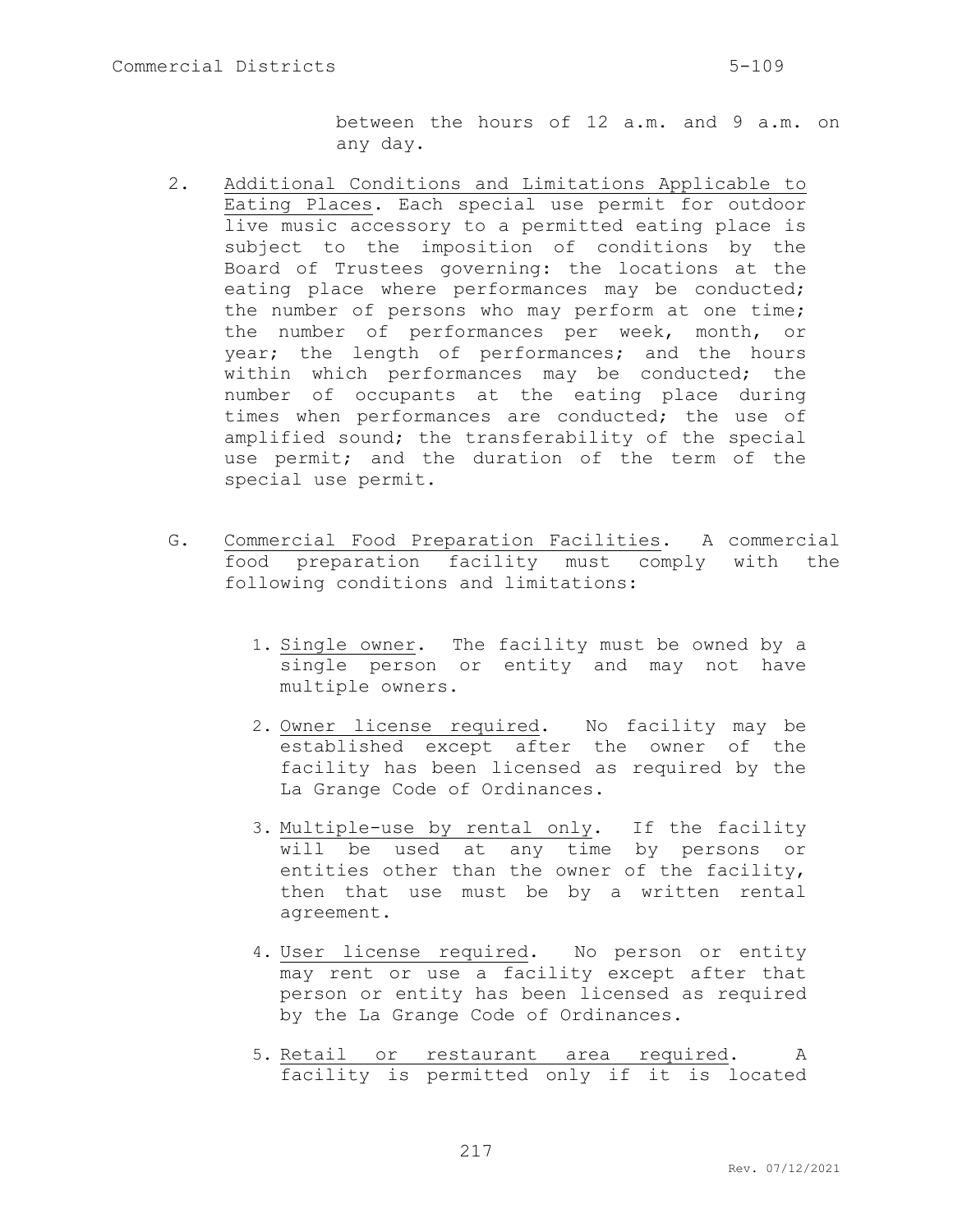behind an established, operating retail store or restaurant operating on the premises.

- 6. Food preparation not permitted in retail sales or restaurant area. The full width of the storefront of the premises in which a facility is located in the C-1, C-2, and C-3 (Limited) Districts must be devoted exclusively to retail sales or a restaurant. This retail sales or restaurant area must be at least 25% of the gross floor area of the premises.
- 7. Retail sales on premises. A retail sales or restaurant business must be operating on the premises of a facility at all times during all typical business hours in the area of the premises. The retail sales may consist of products from the Facility or any other retail products.
- 8. No reduction of retail space. No existing or new facility may be established, altered, or expanded in any way that reduces the area of the established retail or restaurant space within the premises, regardless of any claim that the retail or restaurant space is oversized or is underutilized for any reason.
- 9. Spacing requirement between facilities. A facility may not be located, established, maintained, or operated on any zoning lot in the C-1 District if any portion of that zoning lot is located within 400 feet of any portion of any other zoning lot on which a facility is located, regardless of zoning classification.

## 5-110 BULK, YARD, AND SPACE REQUIREMENTS

The building height, lot, yard, setback, coverage, and floor area ratio requirements applicable in the Commercial Districts are set forth in the following table. Footnote references appear in Subsection F of this Section at the end of the table.

 $C-1$   $C-2$   $C-3$   $C-4$ 

A. Maximum Height<sup>(1)(2)</sup>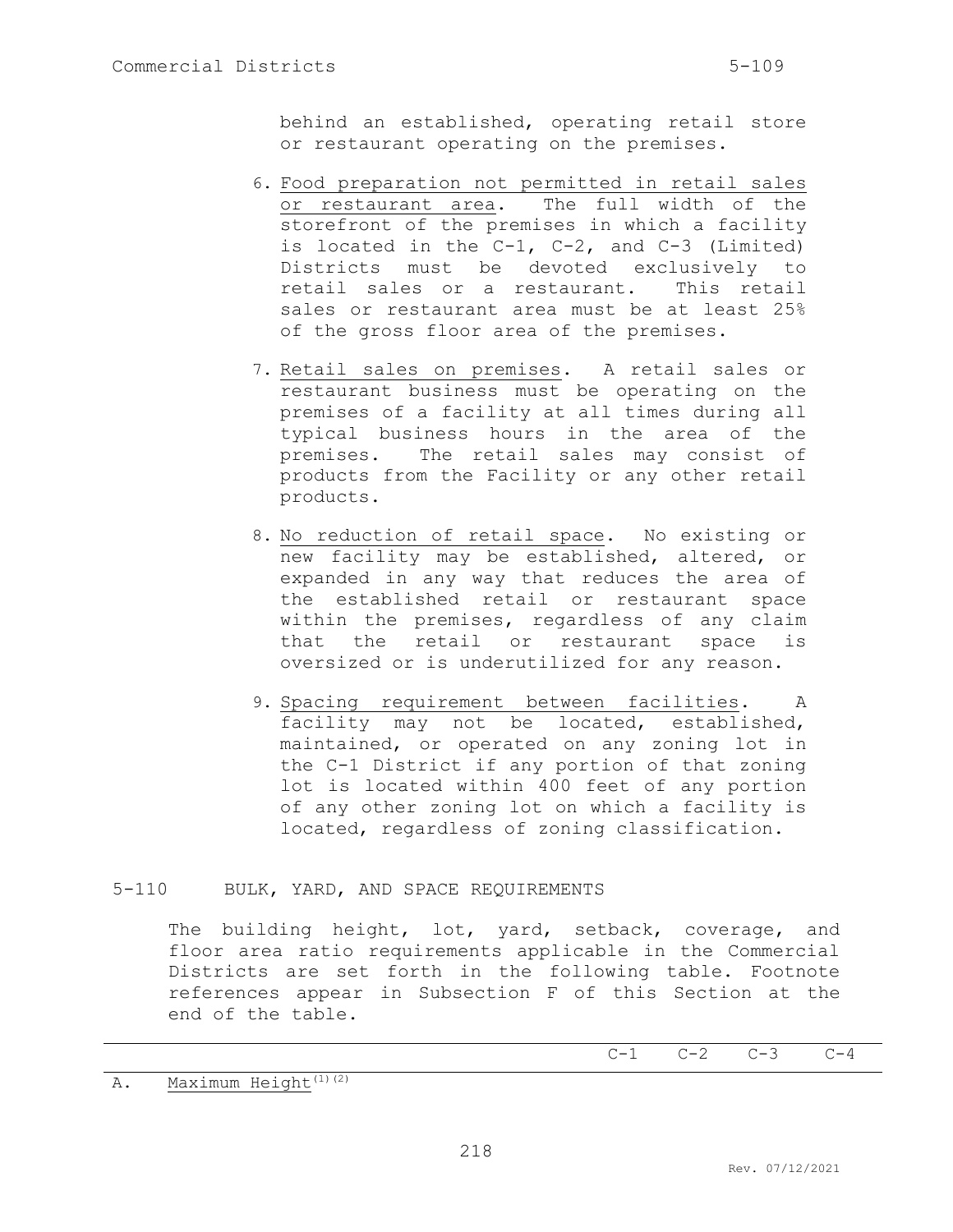|               |                                                  | $C-1$ | $C-2$ | $C-3$                   | $C-4$ |  |  |  |
|---------------|--------------------------------------------------|-------|-------|-------------------------|-------|--|--|--|
|               | Stories (whichever)<br>1.                        | 3     | 3     | 3                       | 3     |  |  |  |
|               | 2.<br>Feet (is less)                             | 45    | 45    | 45                      | 45    |  |  |  |
| <b>B</b> .    | Minimum Lot Area and Dimensions <sup>(3)</sup>   |       |       |                         |       |  |  |  |
|               | Total Lot Area (square feet)<br>1.               |       |       |                         |       |  |  |  |
|               | Multiple Family Uses (per<br>(a)<br>unit)        |       |       | $2,000$ $2,000$ $2,000$ | 1,300 |  |  |  |
|               | (b)<br>All Other Uses                            | N/A   | N/A   | N/A                     | N/A   |  |  |  |
| 2.            | Lot Width (feet)                                 |       |       |                         |       |  |  |  |
|               | Multiple Family Use<br>(a)                       | 50    | 100   | 100                     | 100   |  |  |  |
|               | All Other Uses<br>(b)                            | N/A   | N/A   | N/A                     | N/A   |  |  |  |
| $\mathbb C$ . | Minimum Yards and Setbacks feet) (4) (5) (6) (7) |       |       |                         |       |  |  |  |
|               | Front and Corner Side<br>1.                      | N/A   | N/A   | N/A                     | N/A   |  |  |  |
|               | Interior Side <sup>(8)(9)</sup><br>2.            | N/A   | N/A   | N/A                     | N/A   |  |  |  |
|               | $Rear^{(9)}$<br>3.                               | N/A   | N/A   | N/A                     | N/A   |  |  |  |
| $D$ .         | Maximum Total                                    |       |       |                         |       |  |  |  |
|               | Building Coverage                                | 100%  | 75%   | 50%                     | 50%   |  |  |  |
| Ε.            | Maximum Floor Area Ratio <sup>(10)</sup>         | 3.0   | 2.0   | $1.5$                   | $1.0$ |  |  |  |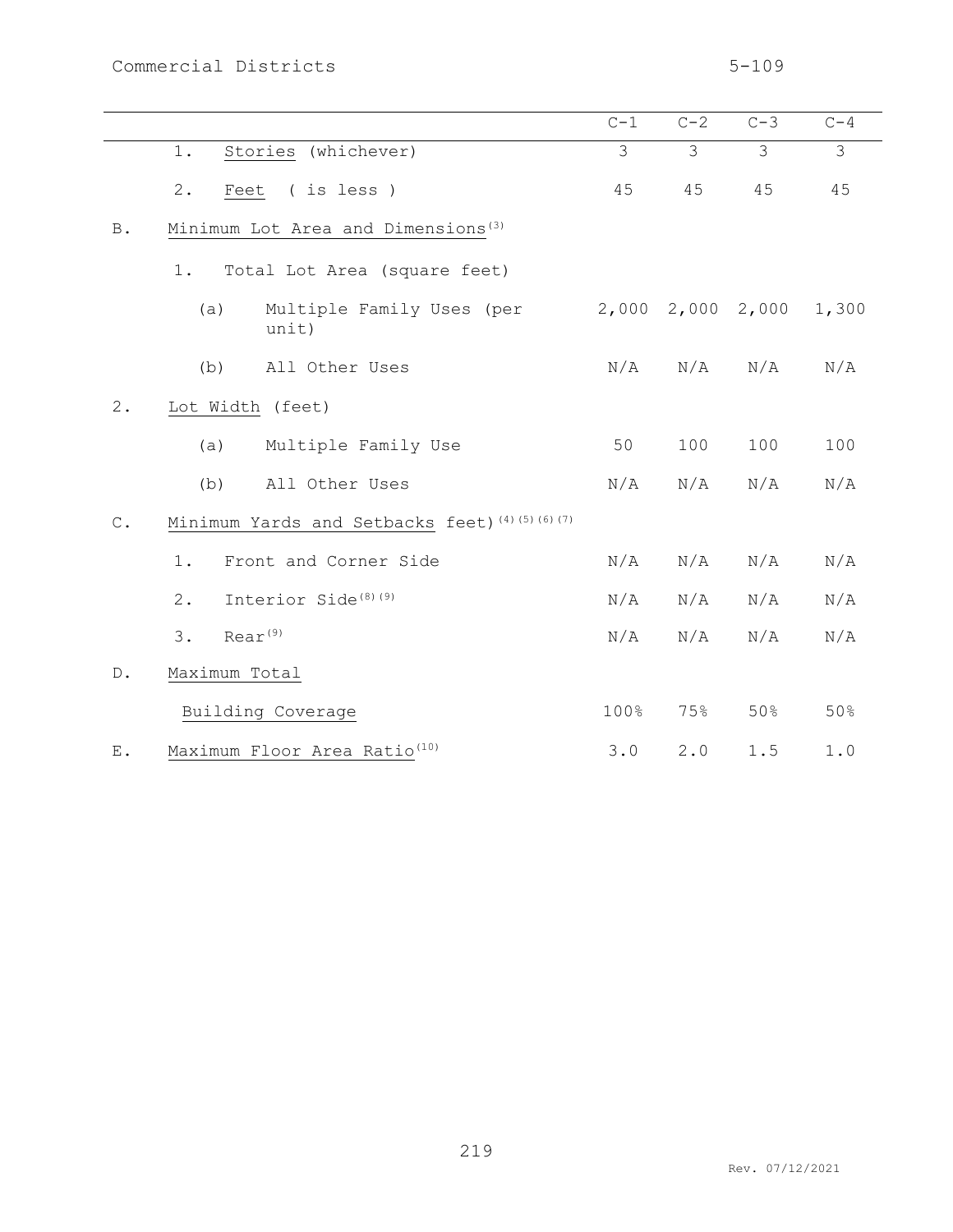## F. Exceptions and Explanatory Notes

- 1. Height Limitation for Accessory Structures. No accessory structure may exceed 15 feet in height measured from grade; provided, however, that flag-poles may extend to a height of 10 feet above the highest point of the roof of the principal structure and the height of any antennas is governed by Subsection 9-101C of this Code.
- 2. Height Adjustments in Planned Developments. No adjustment pursuant to Section 14-508 of this Code of the maximum allowable height requirement may increase the maximum allowable height to more than the greater of five stories or 70 feet in any commercial district.
- 3. Nonconforming Lots. See Section 12-105 of this Code for lot requirements with respect to nonconforming lots of record.
- 4. Specified Structures and Uses in Required Setbacks. The following structures and uses, except as limited below, may be located in any required yard:
	- (a) Statuary, arbors, trellises, and ornamental light standards having a height of 10 feet or less; and
	- (b) Awnings, canopies, eaves, and gutters projecting not more than three feet into the required yard; and
	- (c) Bay windows and balconies projecting not more than three feet from an exterior wall for a distance not more than 1/3 of the length of such wall; provided that such projections must come entirely within planes drawn from the main corners of the building at an interior angle of 22-1/2\* with the wall in question; and
	- (d) Chimneys, flues, belt courses, leaders, sills, pilasters, lintels, ornamental features, cornices, and the like projecting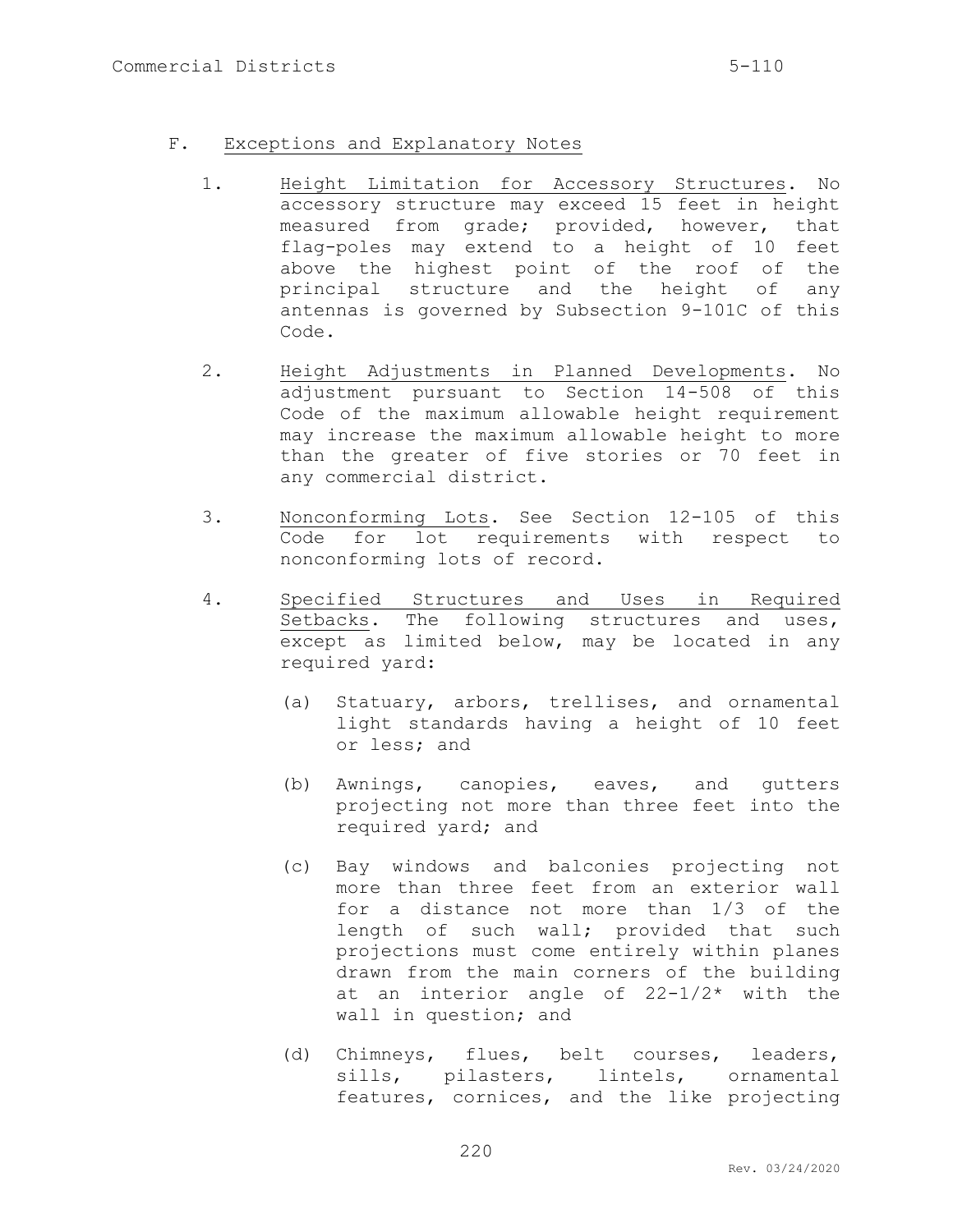not more than two feet from an exterior wall; and

- (e) Outside stairways projecting from an exterior wall not more than three feet and having a height of four feet or less; and
- (f) Flagpoles; and
- (g) Terraces; and
- (h) Recreational devices, except in front yards; and
- (i) Fences, walls, and hedges, subject to the limitations of Sections 9-104 and 9-105 of this Code.
- (j) Parking areas and lots, except in front yards and except in the C-l District.
- 5. Platted Building Lines. See Subsection 15-101F of this Code.
- 6. Special Setbacks, La Grange Road. Notwithstanding any other provision of this Code to the contrary, in the area lying between 47th Street and the southerly limits of the Village, no building or other structure in any area now or hereafter zoned for any commercial use may be erected or maintained having any wall or other portion of said building or structure within 50 feet of the centerline of La Grange Road; nor may any such building or structure be required to be set back further than 50 feet from the centerline of La Grange Road; nor may any such building or structure designed for multiple family dwellings be erected or maintained having any wall or other portion of said building or structure within 75 feet of the centerline of La Grange Road.
- 7. Certain Yard Dimensions in Commercial Districts. No yard or setback is required except as provided in Paragraph F8 below or where the use directly abuts an R-l, R-2, R-3, R-4, or R-5 District. In such latter case, a setback must be provided in accordance with the requirement of the adjacent district. For purposes of this Paragraph,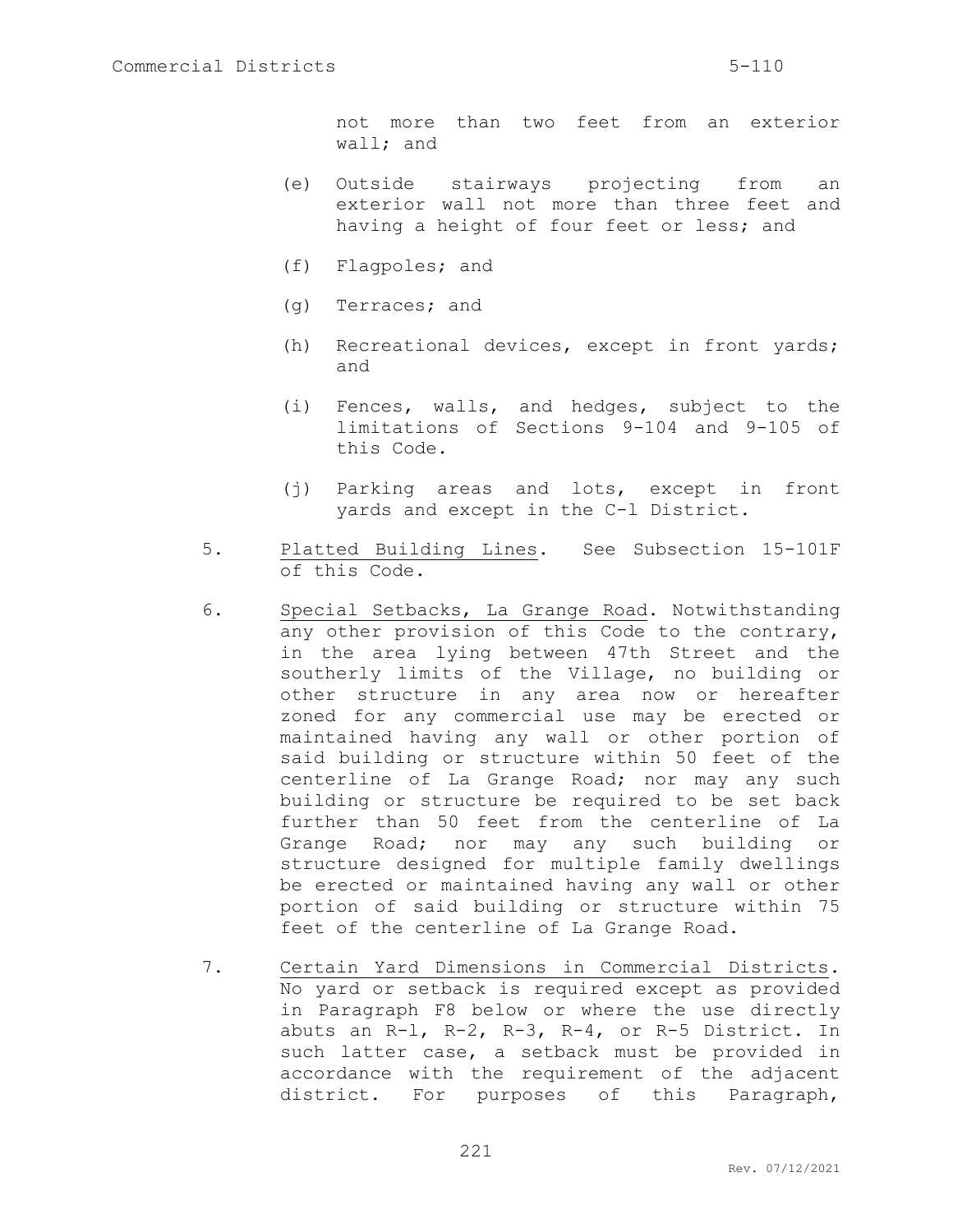properties separated by a street, alley, or other right-of-way will not be considered to be "directly abutting" properties.

- 8. Side Yards in Commercial Districts. No side yard is required for commercial uses except as provided in Paragraph F7 above. Multiple family uses must provide side yards of at least five feet plus two feet for each story over one or as provided in Paragraphs F6 and F7 above, whichever is greater.
- 9. Side and Rear Yard Regulations for Accessory Structures and Uses. Parking lots and areas wherever located and other detached accessory structures and uses when located within the rear 20 percent of the lot will not be required to maintain an interior side or rear yard or setback; provided, however, that this regulation does not apply to antennas and antenna support structures and provided further, however, that no accessory structure or use, or combination of such structures or uses, located within an otherwise required side or rear yard pursuant to this Paragraph may occupy more than 50 percent of such required yard. See Sections 9-101 and 9-104 for regulations applicable to antennas and antenna support structures.
- 10. Floor Area Ratio Adjustments. No adjustment pursuant to Section 14-508 of this Code of the maximum allowable floor area ratio requirement may increase the maximum allowable floor area ratio to more than 4.25 in the C-l District, 3.0 in the C-2 District, and 1.8 in the C-3 District. No increase of the maximum allowable floor area ratio is allowed in the C-4 District. No such adjustment may be recommended or authorized except on the basis of the development's excellence in achieving the purposes of this Code. In determining whether such excellence has been shown, special consideration will be given to the following factors:
	- (a) The extent to which the developer has consolidated lots to achieve and exceed the minimum lot area required; and